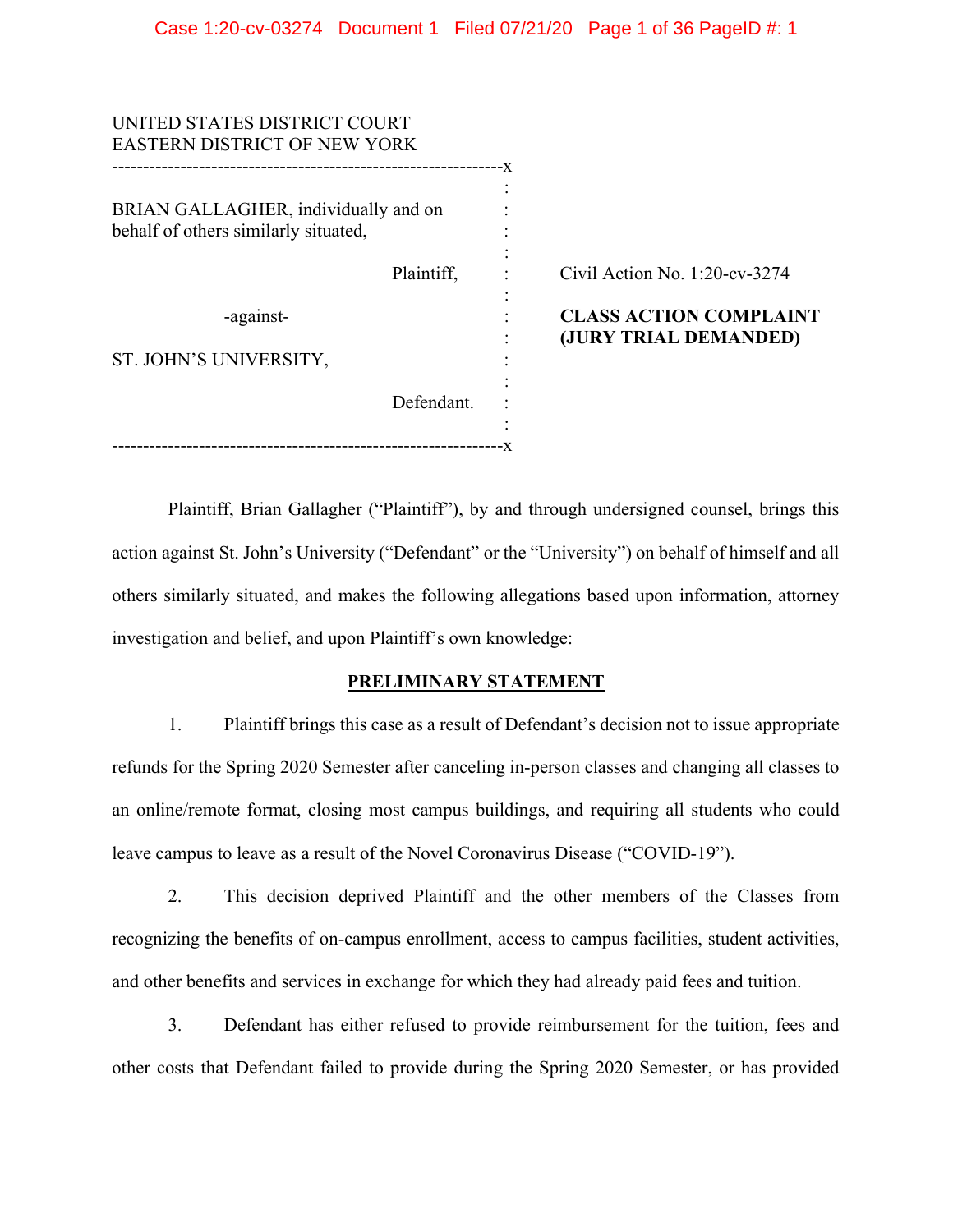### Case 1:20-cv-03274 Document 1 Filed 07/21/20 Page 2 of 36 PageID #: 2

inadequate and/or arbitrary reimbursement that does not fully compensate Plaintiff and members of the Classes for their loss.

4. This action seeks refunds of the amount Plaintiff and other members of the Classes are owed on a *pro-rata* basis, together with other damages as pled herein.

## **PARTIES**

5. The University is an institution of higher learning located in Jamaica, New York.

6. Upon information and belief, Defendant has an estimated endowment of approximately \$748.9 Million and more than 16,000 enrolled students during the 2019-2020 academic year.

7. Moreover, upon information and belief, Defendant was allocated more than \$12.19 million of federal stimulus under the CARES Act. The CARES Act directs that institutions must use at least half of the funds they receive to provide emergency financial aid grants to students for expenses related to the disruption of campus operations due to COVID-19.

8. Plaintiff is an individual and a resident and citizen of the State of New York, and was a student enrolled at the University during the Spring 2020 term.

#### **JURISDICTION AND VENUE**

9. This Court has jurisdiction over this action pursuant to the Class Action Fairness Act ("CAFA"), 28 U.S.C. § 1332(d), because at least one class member is of diverse citizenship from one Defendant, there are more than 100 Class members, and the aggregate amount in controversy exceeds \$5 million, exclusive of interest and costs.

10. This Court has personal jurisdiction over Defendant because Defendant conducts business in New York and has sufficient minimum contacts with New York.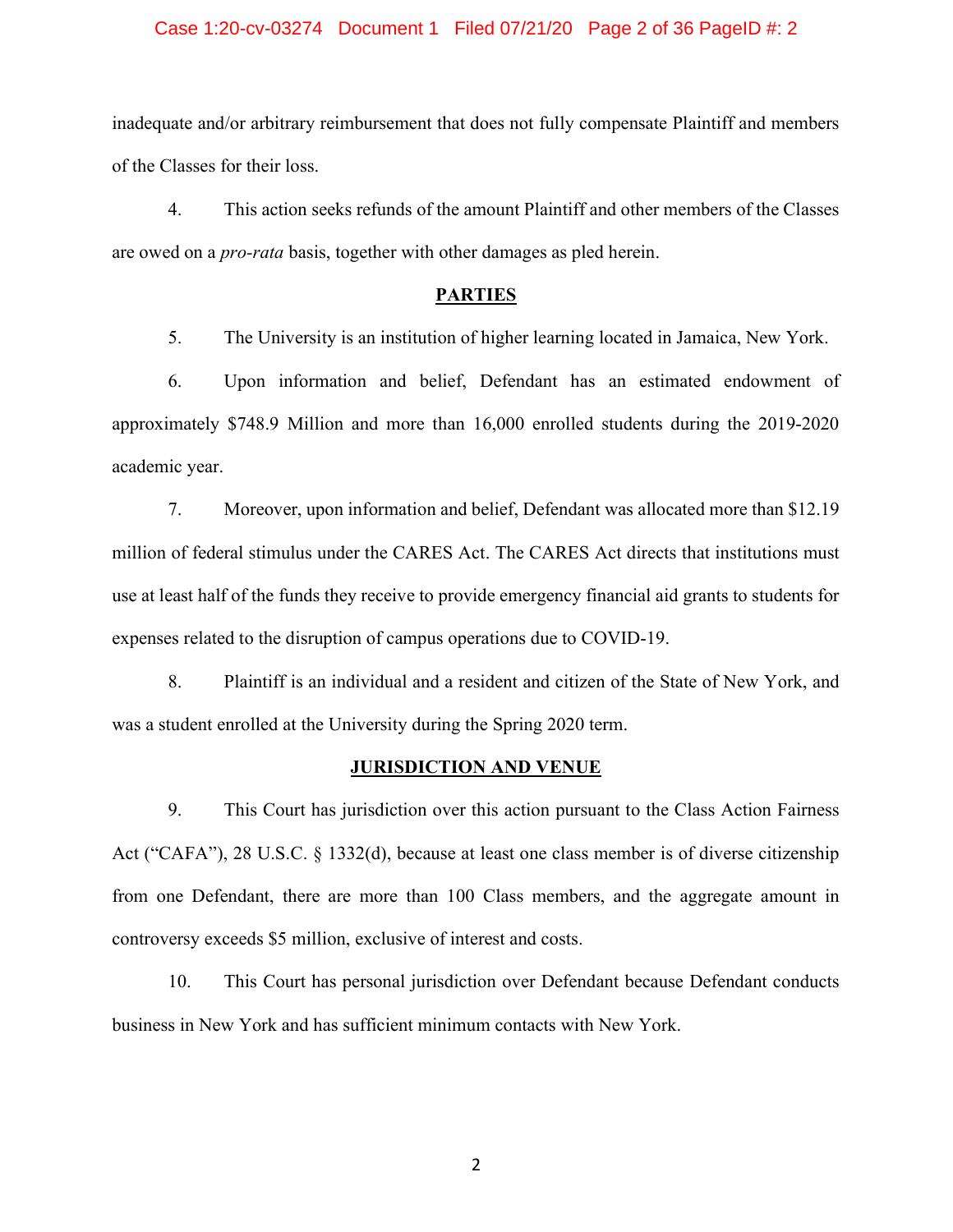### Case 1:20-cv-03274 Document 1 Filed 07/21/20 Page 3 of 36 PageID #: 3

11. Venue is proper in this District under 28 U.S.C. § 1391(b) because a substantial part of the events or omissions giving rise to the claims occurred in this District, and because Defendant is an Institution domiciled and doing business in this District.

### **BACKGROUND FACTS**

12. Plaintiff was enrolled as a full-time student for the Spring 2020 academic semester at Defendant's institution.

13. As a precondition for enrollment, Plaintiff was required to and did pay substantial tuition for the Spring 2020 semester either out of pocket or by utilizing student loan financing, as did all members of the putative Tuition Class (defined below).

14. There are hundreds, if not thousands, of institutions of higher learning in this country.

15. Some institutions of higher learning provide curriculum and instruction that is offered on a remote basis through online programming which does not provide for physical attendance by the students.

16. Defendant's institution offers both in-person, hands-on programs, and fully online distance-learning programs, which it markets and prices as separate and distinct products.

17. Plaintiff and members of the proposed Tuition Class (defined below) did not choose to attend another institution of higher learning, or to seek an online degree, but instead chose to attend Defendant's institution and specifically chose the on-campus program and enrolling on that basis.

18. Defendant has recognized and admitted the inherent difference between its inperson and online products, and markets them separately throughout its website and other publications and circulars, including its academic catalogs.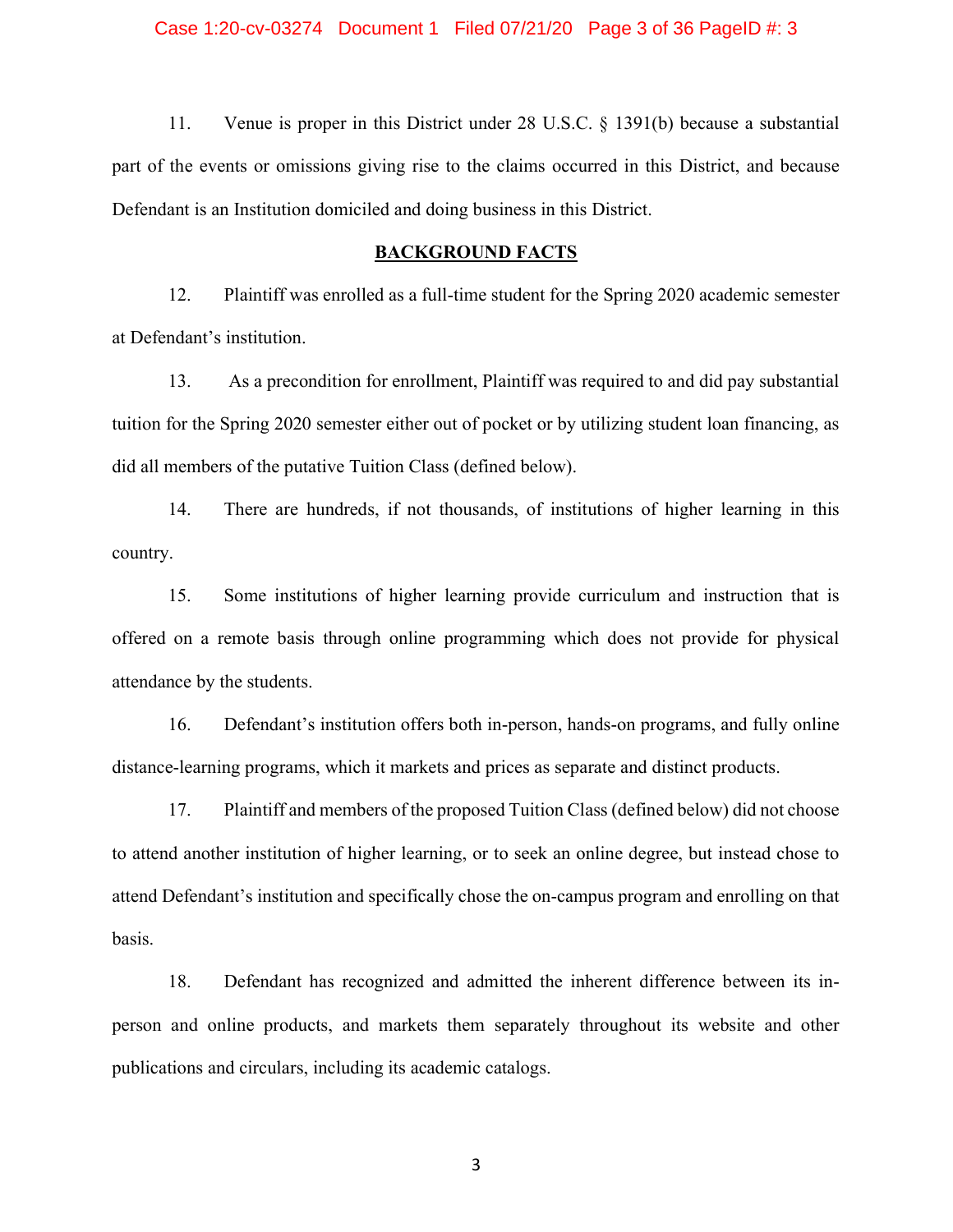### Case 1:20-cv-03274 Document 1 Filed 07/21/20 Page 4 of 36 PageID #: 4

19. Accordingly, when students pay tuition in exchange for enrollment in the oncampus program, such students expect to receive, and Defendant has promised to provide, benefits and services above and beyond basic academic instruction, which include, but are not limited to:

- Face-to-face interaction with professors, mentors, and peers;
- Access to facilities such as computer labs, study rooms, laboratories, libraries, etc.;
- Student governance and student unions;
- Extra-curricular activities, groups, intramurals, etc.;
- Student art, cultures, and other activities;
- Exposure to community members of diverse backgrounds, cultures, and schools of thought;
- Social development and independence;
- Hands-on learning and experimentation; and
- Networking and mentorship opportunities.

20. Plaintiff's education was changed from in-person, hands-on learning to online instruction during the Spring 2020 term.

21. When this happened, Plaintiff was forced from campus and deprived of the benefit of the bargain for which he had paid, and in exchange for which Defendant had accepted, tuition as set forth more fully above.

22. In addition to tuition, Defendant charges certain mandatory fees, including, but not limited to a:

- University General Fee;
- Student Government Activity Fee; and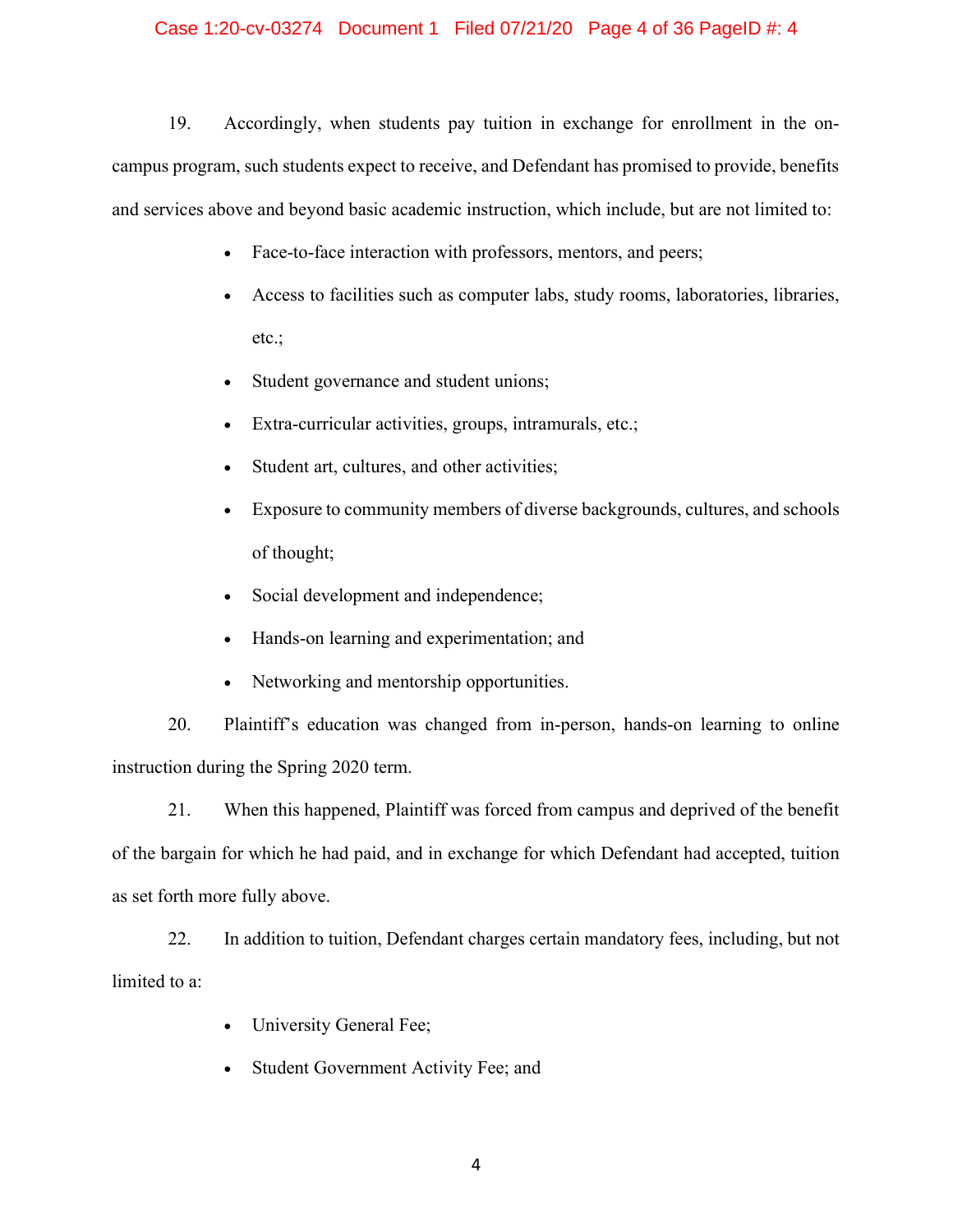### Case 1:20-cv-03274 Document 1 Filed 07/21/20 Page 5 of 36 PageID #: 5

• University Technology Fee.

23. The University General Fee is charged to all registered students per semester regardless of modality.<sup>1</sup>

24. The Student Government Activity Fee is assessed to all registered undergraduate students per semester regardless of modality.<sup>2</sup>

25. The University Technology Fee is assessed to all registered undergraduate and graduate students per semester regardless of modality.<sup>3</sup>

26. Plaintiff was required to and did pay all mandatory fees associated with his Spring 2020 enrollment.

27. The University states that the University General Fee provides students "use of athletic facilities, the Counseling Center, Health Services, Library, Career Center, Transcripts, and Registration."<sup>4</sup>

28. The University states that the Student Government Activity Fee "goes to student organizations in accordance with procedures set by the Student Government."<sup>5</sup>

29. The Student Government ("SGI") "is responsible for the coordination and regulation of the undergraduate student activities and organizations on campus. SGI allocates funds from the Student Activity Fee to student organizations, SGI committees, college representative programming, and student development projects as well as to community building, service-focused, and social activities."<sup>6</sup>

<sup>1</sup> University Fees, https://www.stjohns.edu/admission/tuition-and-financial-aid/tuition/university-fees.

 $2$  Id.

 $3$  Id.

 $4$  Id.

 $^5$  Id.

<sup>6</sup> Student Government, Inc., https://www.stjohns.edu/life-st-johns/new-york-city-your-campus/queens-campuslife/student-government-inc.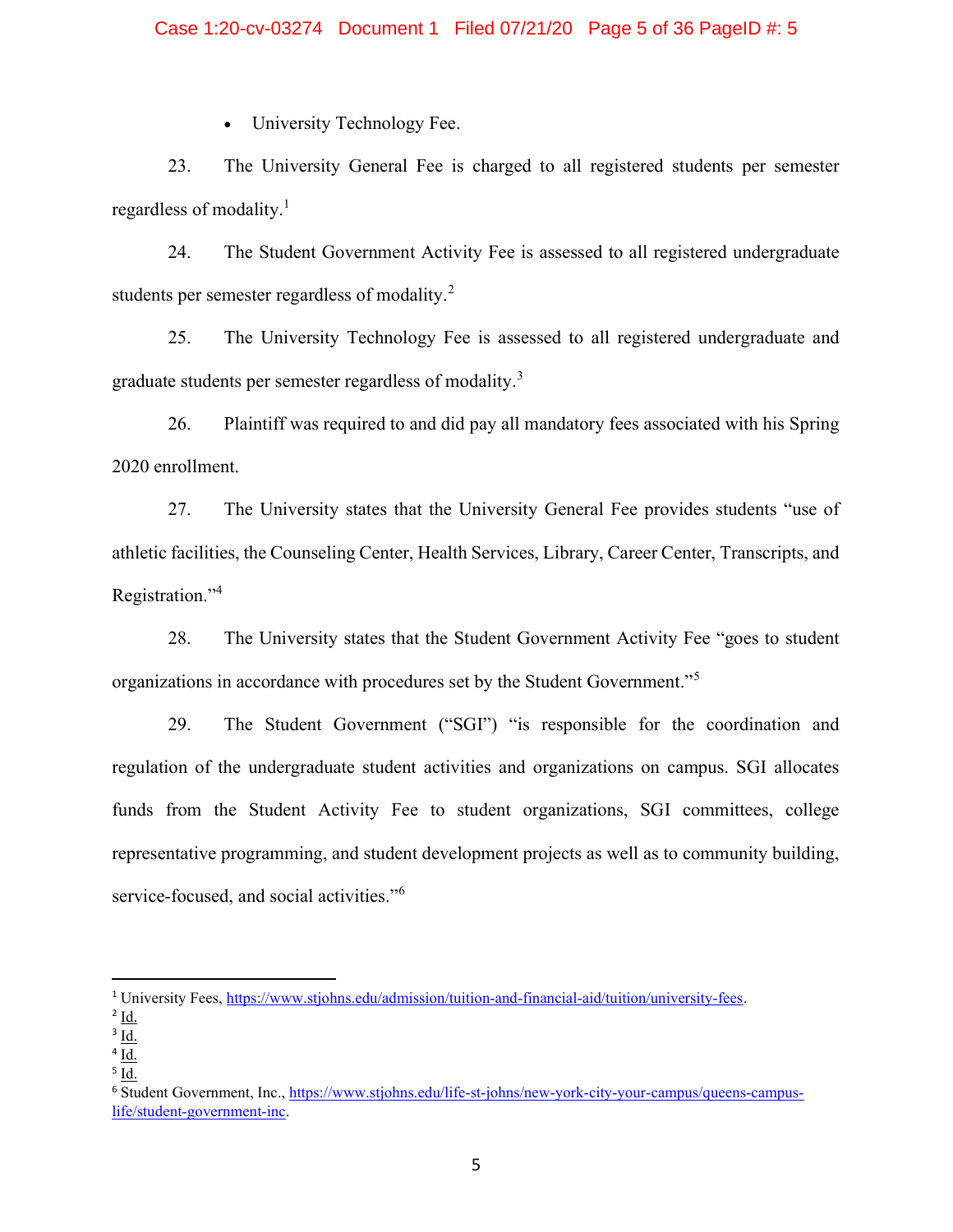### Case 1:20-cv-03274 Document 1 Filed 07/21/20 Page 6 of 36 PageID #: 6

30. For example, SGI allocates Student Activity funds to the "School Spirit" committee. This committee coordinates *staple events* to the St. John's mission (i.e. Winter Carnival) and work to create and program new ones.<sup>7</sup>

31. The University states that the University Technology Fee provides students the "use and maintenance of the technology infrastructure, including wireless networking, general classroom technology, online content and specialized technology in lab spaces. The fee will also help fund new innovative teaching spaces and continue to infuse technology into learning spaces, exposing all registered students to the latest technology."<sup>8</sup>

32. As a result of the actions and announcements of Defendant during the Spring 2020 term, Plaintiff and members of the Fees Class (defined below) no longer had the benefit of the services for which these fees were paid. For example, Taffner Field House and the Campus Center were closed, student events and activities were cancelled, student organizations were no longer operational, and students who moved home no longer had the need for or access to the various health facilities.

33. At Defendant's request and direction, Plaintiff and members of the Class lost access to any campus facilities and services thereon throughout the remainder of the Spring 2020 term.

### **FACTUAL ALLEGATIONS**

34. Upon information and belief, Defendant's Spring term began with the first day of classes on or about January 22, 2020.<sup>9</sup>

https://www.stjohns.edu/sites/default/files/uploads/2019- 2020Academic%20Calendar%20Faculty%20Format.xls.pdf.

<sup>7</sup> Student Government, Inc.: Committees, https://www.sjusgi.com/services.

<sup>8</sup> University Fees, https://www.stjohns.edu/admission/tuition-and-financial-aid/tuition/university-fees. <sup>9</sup> St. John's University New York Academic Calendar 2019-2020,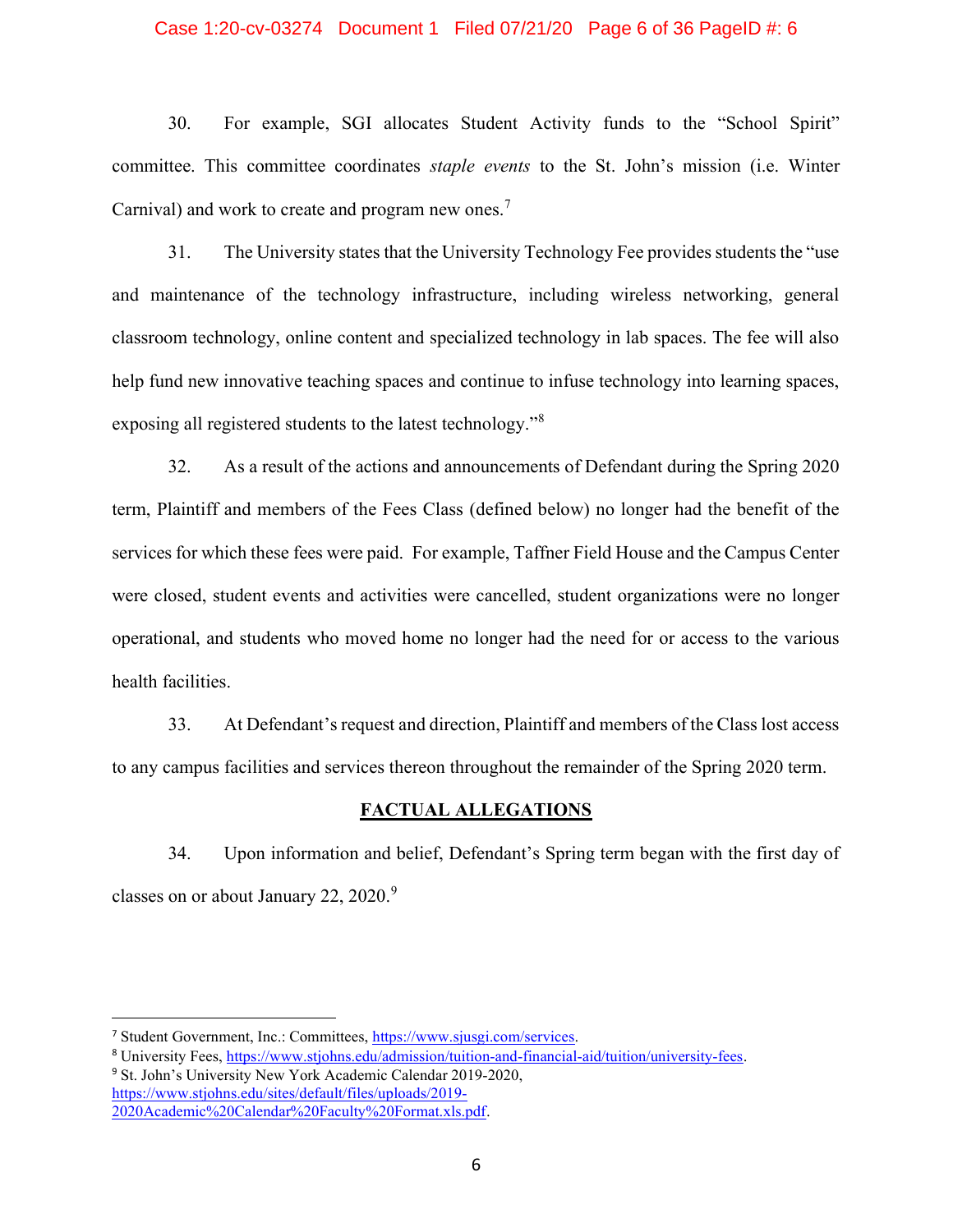### Case 1:20-cv-03274 Document 1 Filed 07/21/20 Page 7 of 36 PageID #: 7

35. Upon information and belief, Defendant's Spring term was scheduled to conclude with the last day of examinations on or about May 15, 2020 and commencement ceremonies on May 16, 2020 and May 17, 2020.<sup>10</sup>

36. Accordingly, Defendant's Spring semester was scheduled and contracted to consist of approximately 115 days.

37. However, as a result of the COVID-19 pandemic, Defendant announced on March 8, 2020 that it would begin delivering classes via electronic channels on March 12, 2020.<sup>11</sup>

38. On or about March 11, 2020, Defendant announced that students would be required to move out of their residence halls (absent a waiver) and that the deadline to do so would be March 14, 2020.<sup>12</sup>

39. Also, on March 14, 2020, Defendant began to close all on campus student facilities such as libraries and other buildings and non-essential offices.<sup>13</sup>

40. On March 18, 2020, Defendant announced that all classes would be online for the remainder of the semester, in addition to a suspension of all events.<sup>14</sup>

41. Almost immediately, students began demanding refunds for the fees and charges demanded in this action.

42. Based on the dates set forth above, upon information and belief, Defendant's move to online classes and constructive eviction of students on March 14, 2020 deprived Plaintiff and

<sup>10</sup> St. John's University New York Academic Calendar 2019-2020, https://www.stjohns.edu/sites/default/files/uploads/2019- 2020Academic%20Calendar%20Faculty%20Format.xls.pdf.

<sup>&</sup>lt;sup>11</sup> An Update from the Office of the Provost and the Division of Student Affairs (Mar. 8, 2020), https://mailchi.mp/stjohns/covid-19-campus-update.

 $12$  A Letter from the Division of Student Affairs (Mar. 14, 2020), https://us3.campaignarchive.com/?u=b446252c72a0fb9c974661882&id=b9e4c84566.  $^{13}$   $\underline{Id.}$ 

<sup>&</sup>lt;sup>14</sup> A Letter from the Division of Student Affairs (Mar. 18, 2020), https://mailchi.mp/stjohns/recommended-healthactions.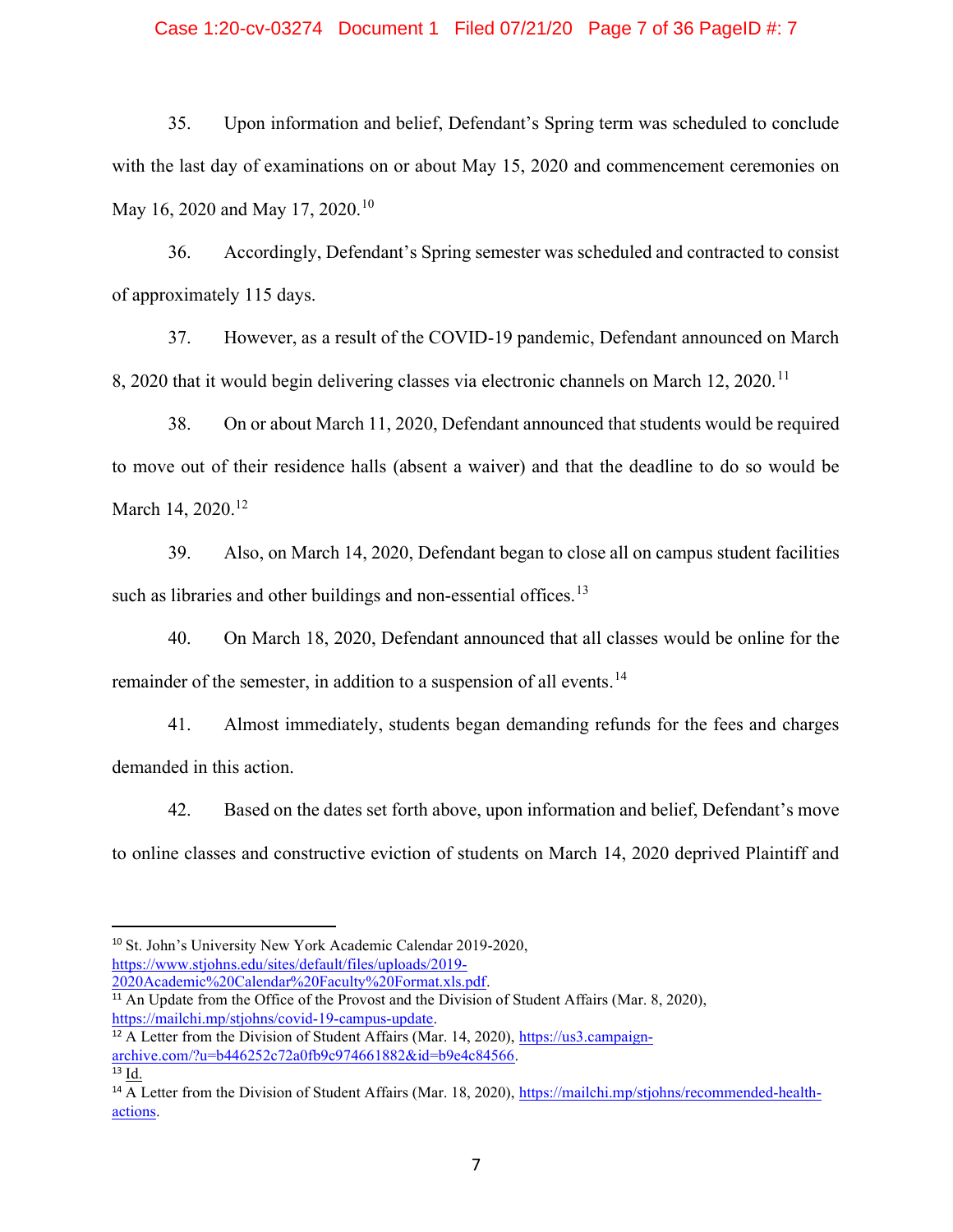### Case 1:20-cv-03274 Document 1 Filed 07/21/20 Page 8 of 36 PageID #: 8

other members of the Classes from access to campus facilities and in-person instruction for approximately 50% of the semester for which they had contracted.

43. Although Defendant continued to offer some level of academic instruction via online classes, Plaintiff and members of the proposed Tuition Class were deprived of the benefits of on-campus enrollment for which they paid as set forth more fully above.

44. These realities notwithstanding, Defendant has refused and continues to refuse to offer any refund whatsoever with respect to the tuition that has already been paid.

45. Likewise, Plaintiff and members of the proposed Fees Class were deprived of utilizing services for which they have already paid, such as access to campus facilities, student activities, health services and other opportunities.

46. While Defendant has refunded some of the fees, such refund has come with no explanation, is arbitrary, and in any event, is wholly insufficient.

47. Defendant has announced that it will be issuing full *pro-rata* refunds for room and board fees.<sup>15</sup> Accordingly, this action does not seek to certify an On-Campus Housing Class or Meals Class for the recovery of those funds. However, Plaintiff reserves the right to amend these allegations should Defendant fail or refuse to issue these refunds as promised.

### **CLASS ACTION ALLEGATIONS**

48. Plaintiff brings this action on behalf of himself and as a class action, pursuant to the provisions of Rule 23 of the Federal Rules of Civil Procedure on behalf of the following Classes:

### **The Tuition Class:**

All people who paid tuition for or on behalf of students enrolled in classes at the University for the Spring 2020 semester but were denied live, in-person instruction

<sup>15</sup> Refund Request Form Spring 2020, https://apply.stjohns.edu/register/?id=b0ee5f38-6248-4988-aa46- 2557f1dc0dc0.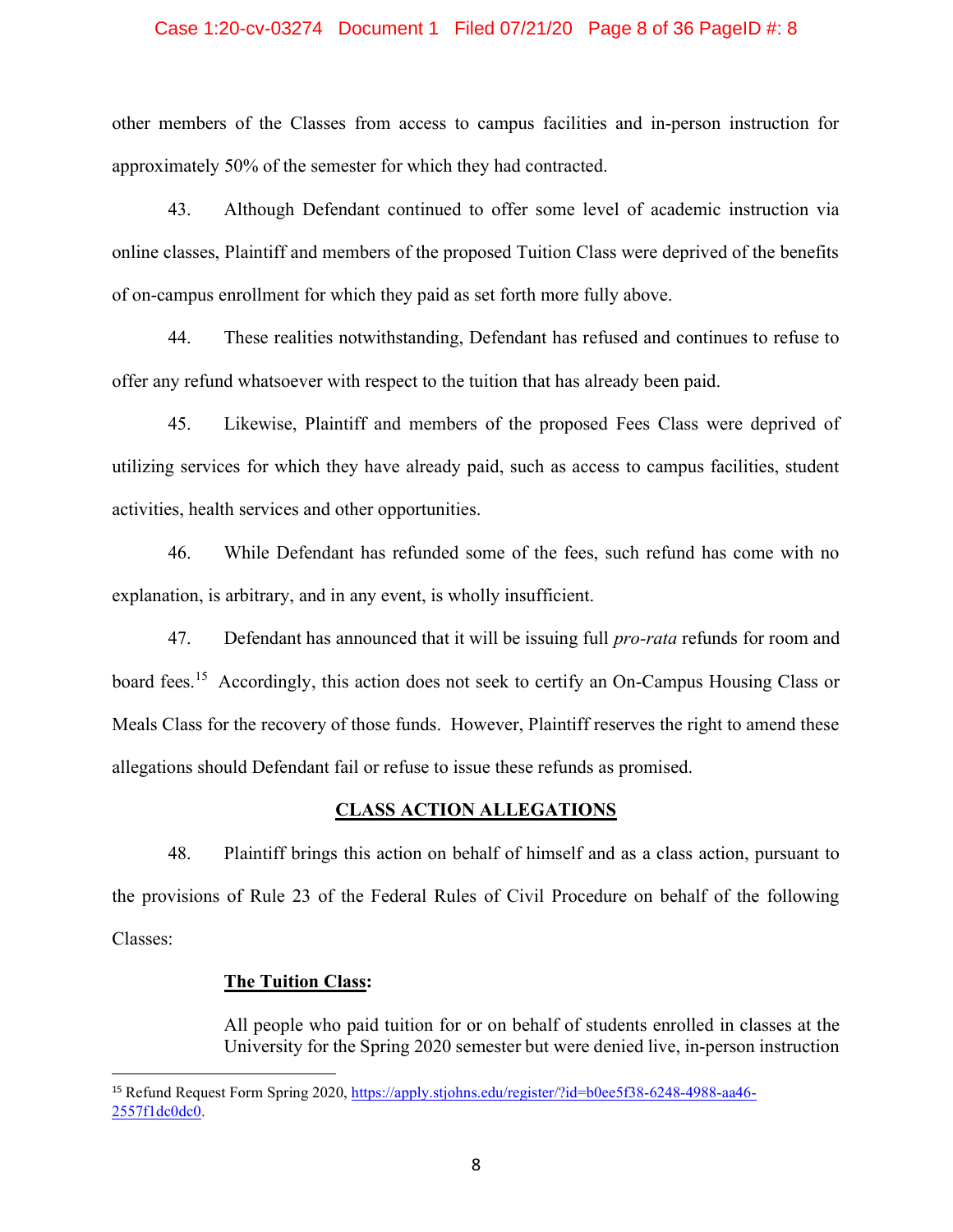### Case 1:20-cv-03274 Document 1 Filed 07/21/20 Page 9 of 36 PageID #: 9

and forced to use online distance learning platforms for the latter portion of that semester.

### **The Fees Class:**

All people who paid fees for or on behalf of students enrolled in classes at the University for the Spring 2020 semester.

49. Excluded from the Classes is St. John's University, and any of their respective members, affiliates, parents, subsidiaries, officers, directors, employees, successors, or assigns; and the judicial officers, and their immediate family members, and Court staff assigned to this case. Plaintiff reserves the right to modify or amend the Class definitions, as appropriate, during the course of this litigation.

50. Certification of Plaintiff's claims for class-wide treatment is appropriate because Plaintiff can prove the elements of his claims on a class-wide basis using the same evidence as would be used to prove those elements in individual actions alleging the same claims.

51. This action has been brought and may be properly maintained on behalf of the Classes proposed herein under Federal Rule of Civil Procedure 23.

### **Numerosity: Fed. R. Civ. P. 23(a)(1)**

52. The members of the Classes are so numerous and geographically dispersed that individual joinder of all members of the Classes is impracticable. Plaintiff is informed and believes that there are thousands of members of the Class, the precise number being unknown to Plaintiff, but such number being ascertainable from Defendant's records. Class members may be notified of the pendency of this action by recognized, Court-approved notice dissemination methods, which may include U.S. mail, electronic mail, internet postings, and/or published notice.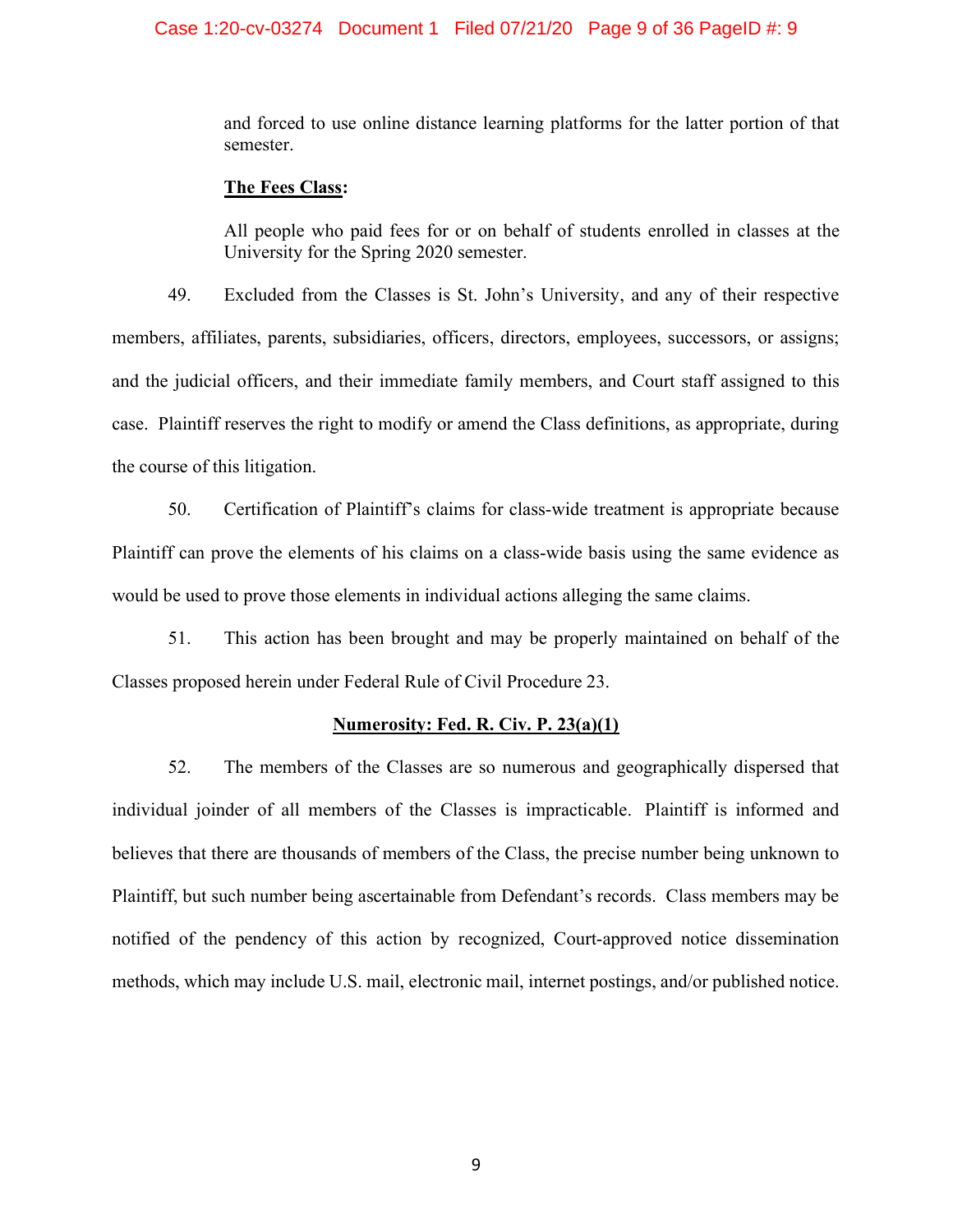## **Commonality and Predominance: Fed. R. Civ. P. 23(a)(2)**

53. This action involves common questions of law and fact, which predominate over any questions affecting individual Class members, including, without limitation:

- Whether Defendant engaged in the conduct alleged herein;
- x Whether there is a difference in value between enrollment in an online distance learning program and enrollment in a live, on-campus instructional program;
- x Whether Defendant breached its contracts with Plaintiff and the other members of the Tuition Class by retaining the portion of their tuition representing the difference between the value of online distance learning and on-campus, inperson enrollment;
- Whether Defendant was unjustly enriched by retaining tuition payments of Plaintiff and the Tuition Class representing the difference between the value of online distance learning and on-campus, in-person enrollment;
- Whether Defendant breached its contracts with Plaintiff and the other members of the Fees Class by retaining fees without providing the services, benefits and/or programs the fees were contracted to cover;
- Whether Defendant was unjustly enriched by retaining fees of Plaintiff and the other members of the Fees Class without providing the services, benefits and/or programs the fees were intended to cover;
- Whether Defendant committed conversion as detailed above against Plaintiff and the other members of the Tuition Class;
- x Whether Defendant committed conversion as detailed above against Plaintiff and the other members of the Fees Class;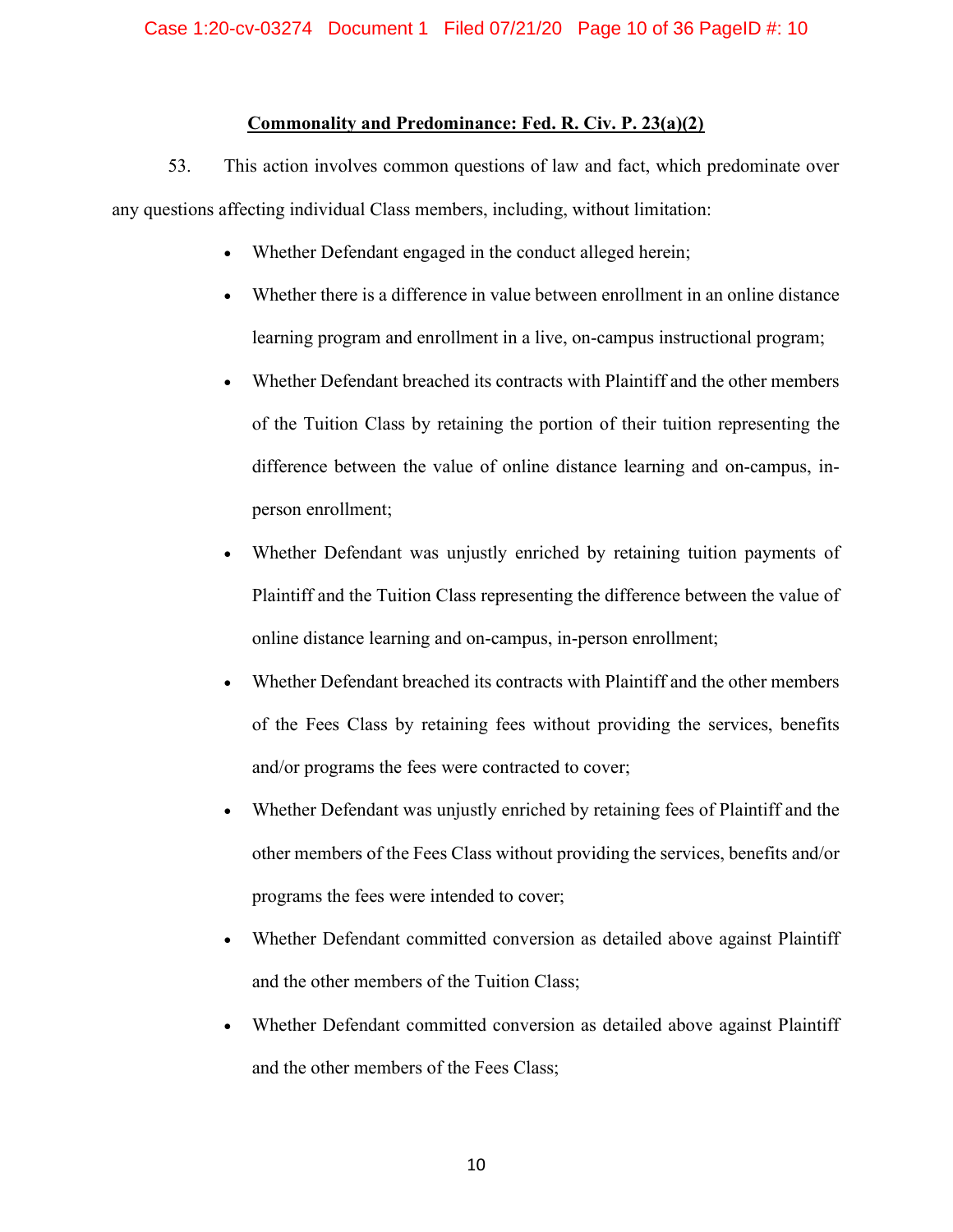- x Whether Defendant violated New York General Business Law § 349, *et seq.* as to Plaintiff and the other members of the Tuition Class;
- x Whether Defendant violated New York General Business Law § 349, *et seq.* as to Plaintiff and the other members of the Fees Class;
- x Whether certification of any or all of the classes proposed herein is appropriate under Fed. R. Civ. P. 23;
- x Whether Class members are entitled to declaratory, equitable, or injunctive relief, and/or other relief; and
- The amount and nature of relief to be awarded to Plaintiff and the other Class members.

# **Typicality: Fed. R. Civ. P. 23(a)(3)**

54. Plaintiff's claims are typical of the other members of the Classes claims because, among other things, all members of the Classes were similarly situated and were comparably injured through Defendant's wrongful conduct as set forth herein.

# **Adequacy: Fed. R. Civ. P. 23(a)(4)**

55. Plaintiff is an adequate representative of the Classes because his interests do not conflict with the interests of other members of the Class he seeks to represent. Plaintiff has retained counsel competent and experienced in complex litigation and Plaintiff intends to prosecute the action vigorously. The Classes' interests will be fairly and adequately protected by Plaintiff and his counsel.

# **Superiority: Fed. R. Civ. P. 23(b)(3)**

56. A class action is superior to any other available means for the fair and efficient adjudication of this controversy, and no unusual difficulties are likely to be encountered in the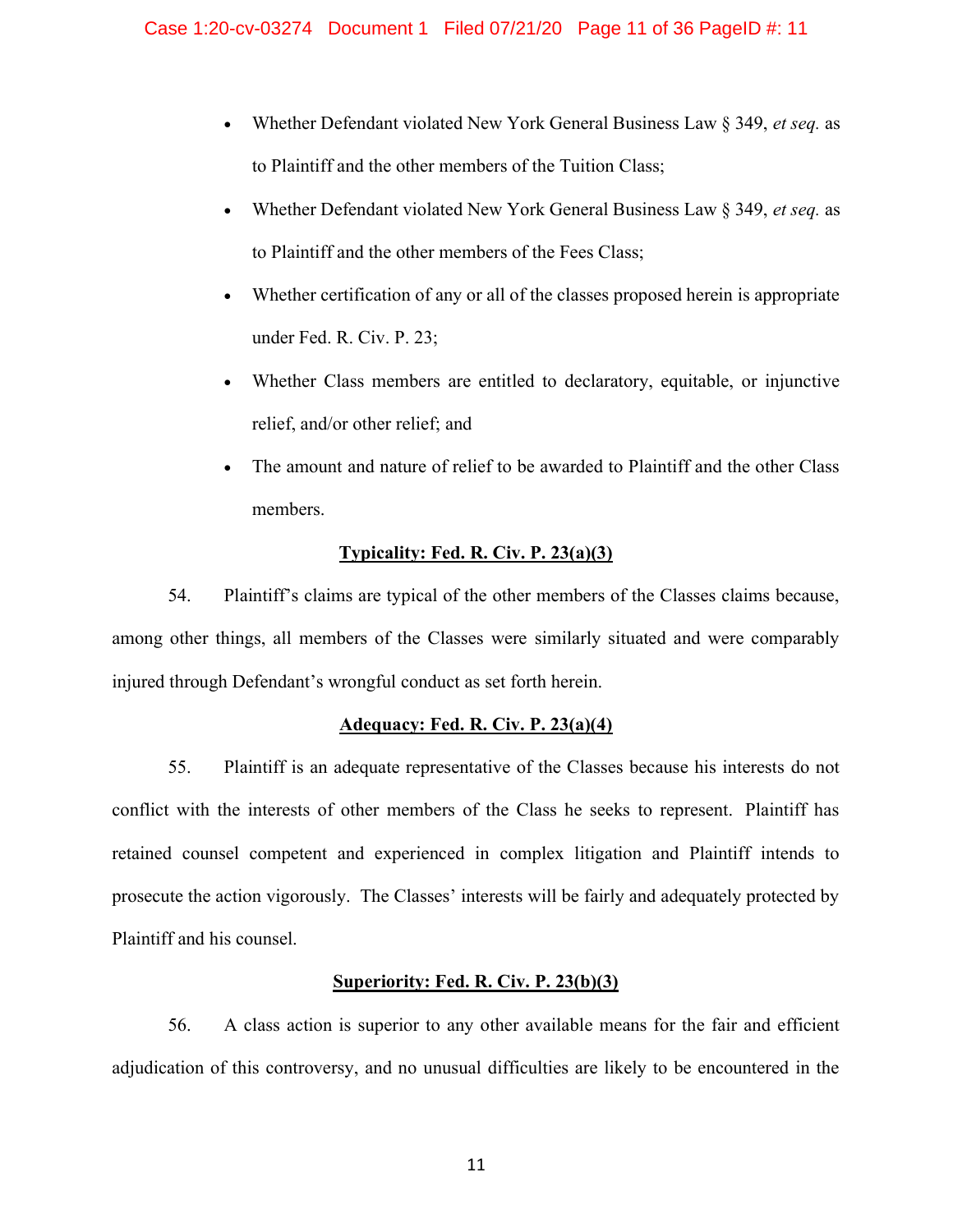### Case 1:20-cv-03274 Document 1 Filed 07/21/20 Page 12 of 36 PageID #: 12

management of this class action. The damages or other financial detriment suffered by Plaintiff and other Class members are relatively small compared to the burden and expense that would be required to individually litigate their claims against Defendant, so it would be impracticable for members of the Class to individually seek redress for Defendant's wrongful conduct.

57. Even if Class members could afford individual litigation, the Court system likely could not. Individualized litigation creates a potential for inconsistent or contradictory judgments and increases the delay and expense to all parties and the court system. By contrast, the class action device presents far fewer management difficulties and provides the benefits of single adjudication, economy of scale, comprehensive supervision by a single court, and finality of the litigation.

### **Certification of Specific Issues: Fed. R. Civ. P. 23(c)(4)**

58. To the extent that a Class does not meet the requirements of Rules  $23(b)(2)$  or (b)(3), Plaintiff seeks the certification of issues that will drive the litigation toward resolution.

#### **Declaratory and Injunctive Relief: Fed. R. Civ. P. 23(b)(2)**

59. Defendant has acted or refused to act on grounds generally applicable to Plaintiff and the other Class members, thereby making appropriate final injunctive relief and declaratory relief, as described herein, with respect to the Class members as a whole.

## **FOR A FIRST COLLECTIVE CAUSE OF ACTION BREACH OF CONTRACT**

## **(Plaintiff and Other Members of the Tuition Class)**

60. Plaintiff incorporates by reference all preceding allegations as though fully set forth herein.

61. Plaintiff brings this count on behalf of himself and other members of the Tuition Class.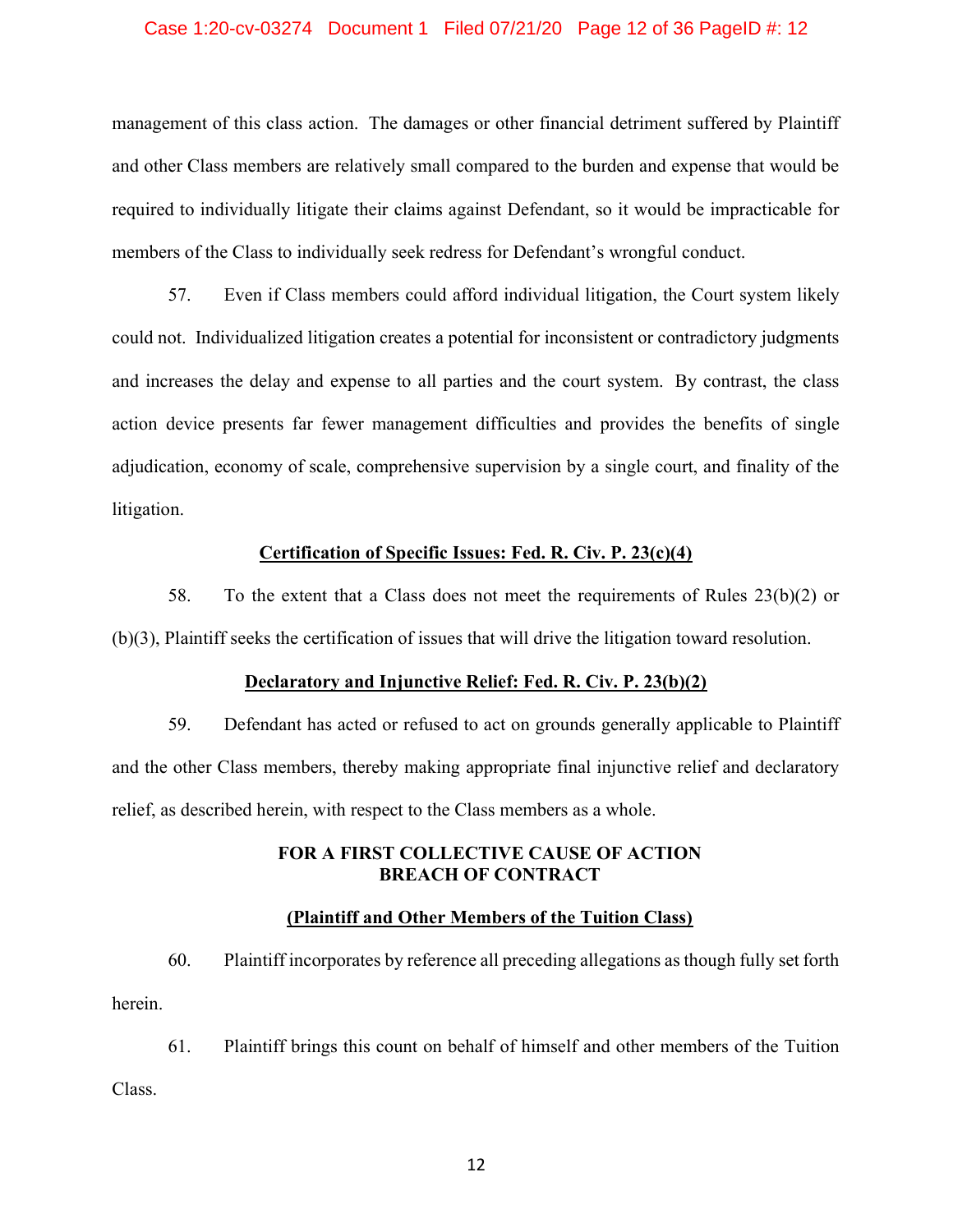### Case 1:20-cv-03274 Document 1 Filed 07/21/20 Page 13 of 36 PageID #: 13

62. Plaintiff and the other members of the Tuition Class entered into contracts with Defendant which provided that Plaintiff and other members of the Tuition Class would pay tuition for or on behalf of students and, in exchange, Defendant would enroll such students and admit them to campus; granting them the full rights and privileges of student status, including, but not limited to, access to campus facilities, access to campus activities, and live, in-person instruction in a physical classroom.

63. The rights and privileges of students at the University are set forth by Defendant through its website, academic catalogs, student handbooks, marketing materials and other circulars, bulletins, and publications.

64. These rights and privileges form the basis of the bargain on which prospective students agree to accept Defendant's offer of enrollment in exchange for the payment of tuition and fees.

65. One such right is the ability to be physically present on campus, and fully enjoy the facilities, services, and opportunities provided thereon, including the campus' location and surrounding opportunities on the school's seven campuses, including three in New York.<sup>16</sup>

66. Defendant does not deny that the physical location of its campus is the main benefit of enrollment that attracts many students to the University. See, e.g., ¶ 94.

67. Likewise, Defendant's connection to the City of New York is acknowledged in the University Mission Statement, which states "As a metropolitan university, we benefit from New York City's cultural diversity, its intellectual and artistic resources, and its unique professional educational opportunities."<sup>17</sup>

<sup>16</sup> St. John's University Homepage: See What Awaits, https://www.stjohns.edu.

<sup>17</sup> Mission Statement of St. John's University, New York, https://www.stjohns.edu/about/history-and-facts/ourmission.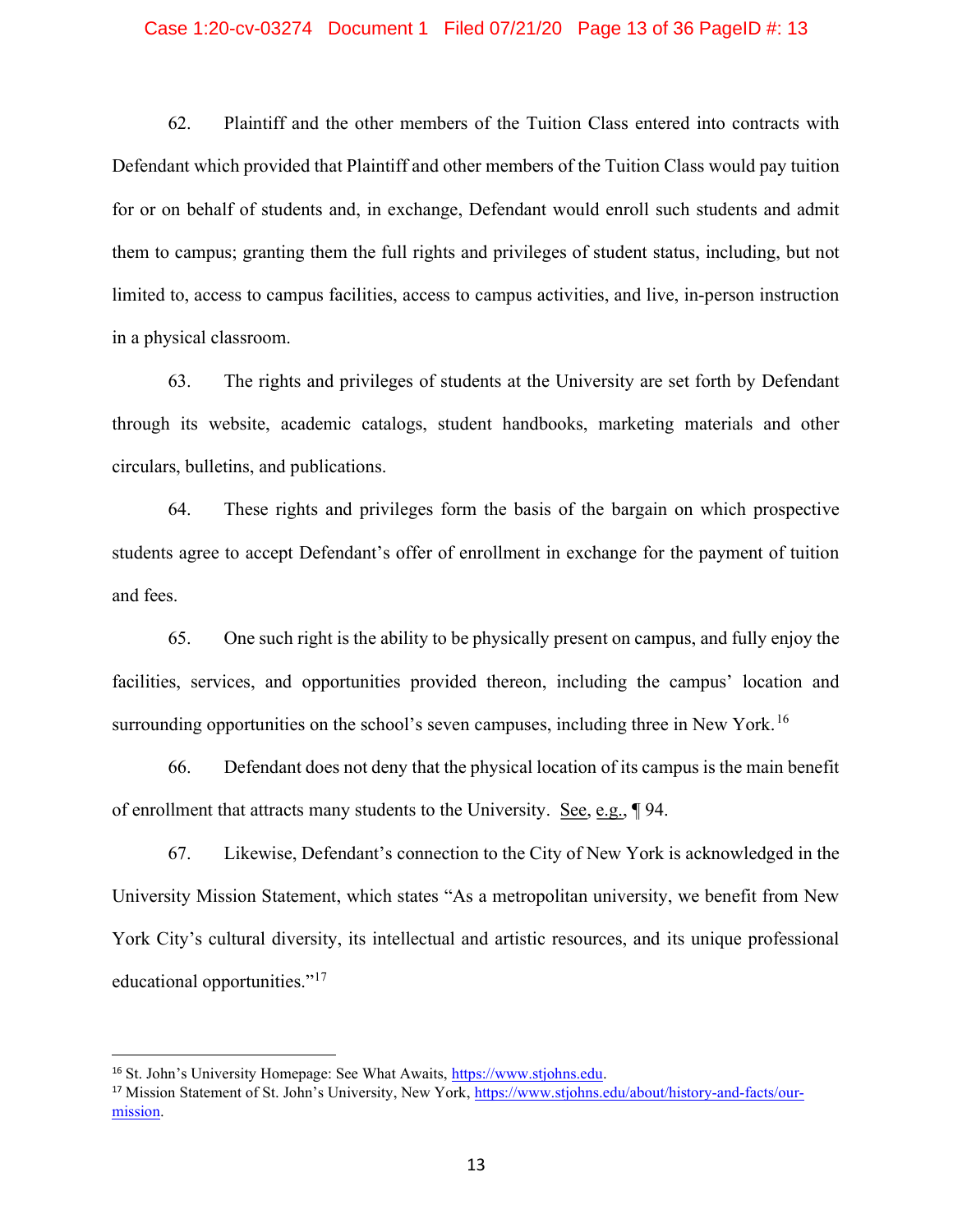### Case 1:20-cv-03274 Document 1 Filed 07/21/20 Page 14 of 36 PageID #: 14

68. Defendant's website and recruitment brochures are the primary means through which Defendant targets prospective new students and attempts to influence such students to apply for enrollment at its University as opposed to other institutions of higher learning.

69. Through these publications, Defendant markets to and enrolls students in two separate and distinct products.

70. Defendant specifically markets certain classes and degree programs as being offered on a fully online basis.

71. Indeed, Defendant dedicates an entire section of its website to these programs, which can be accessed at https://online.stjohns.edu.

72. Conversely, Defendant's publications with respect to non-online classes are full of references to the on-campus experience, including numerous references to student activities; campus amenities; class size and student/teacher ratios; campus diversity, campus location, and the like.

73. When visitors enter the home page on Defendant's main website (www.stjohns.edu) they are greeted with a nearly full screen image of a New York City campus.

74. Prospective students are directed to a link accompanying the image that states: "Stay Close. Stand Out. St. John's University has three beautiful campuses in the New York metropolitan area, so you can shine – without being far from home."<sup>18</sup>

75. On this "Stand Out" page, prospective students are welcomed with a recruitment video captioned "A Place to Call Your Own."<sup>19</sup>

76. Quoting this video, "... [A]bove all, St. John's gives you a place to call your own."<sup>20</sup>

<sup>18</sup> Stay Close. Stand Out, https://www.stjohns.edu/standout.

<sup>19</sup> Id.

<sup>20</sup> Id.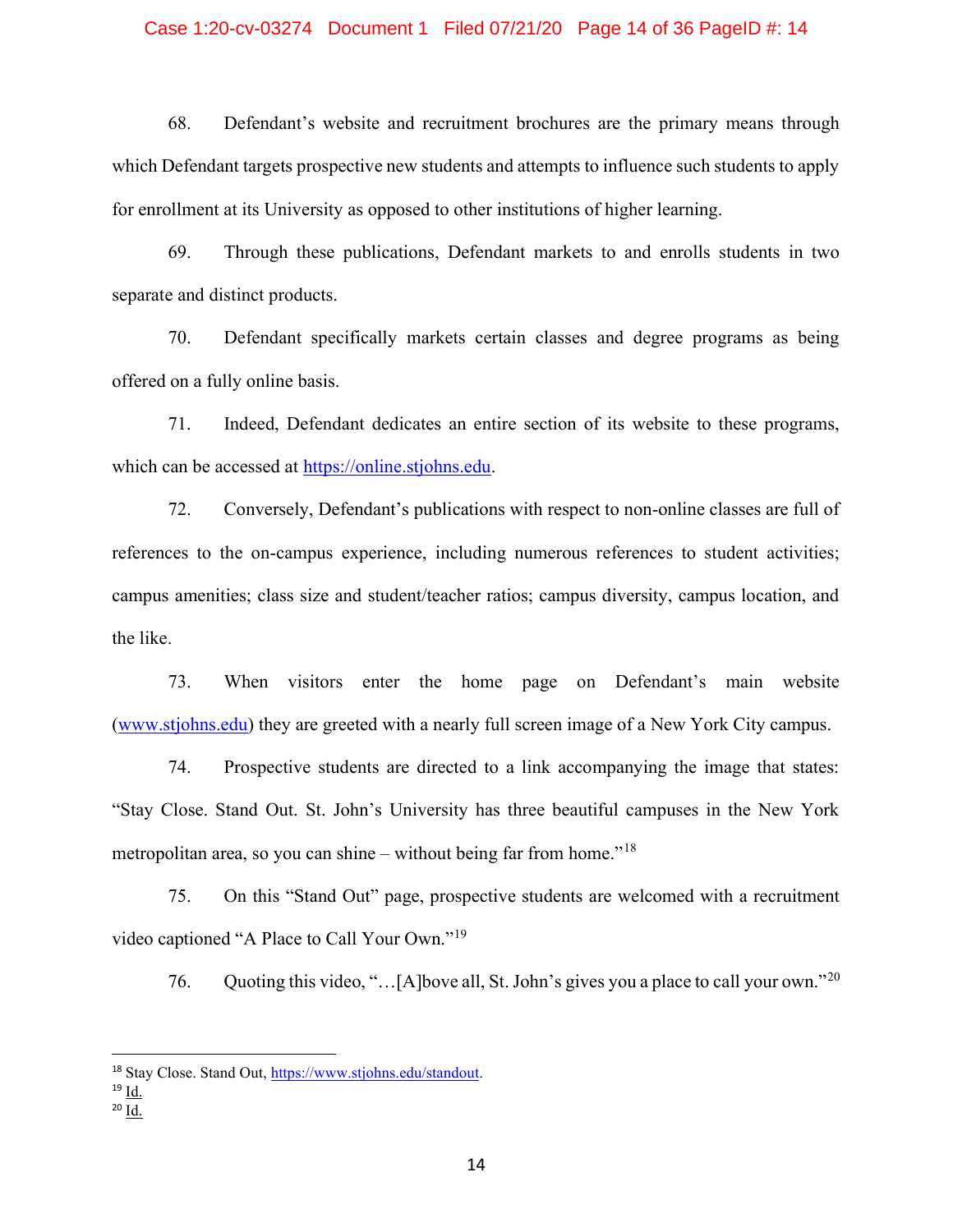### Case 1:20-cv-03274 Document 1 Filed 07/21/20 Page 15 of 36 PageID #: 15

77. The narration is transposed over dramatic music and visual depictions of campus buildings, campus activities, and three New York City locations of Queens, Manhattan, and Staten Island. $21$ 

78. Below the video, that University represents: "Our students learn with the latest technology *in state-of-the-art facilities that feature new lab spaces, updated classrooms, and*  more."<sup>22</sup>

79. Just below that representation, Defendant quotes a testimonial of Julia Mulroy, St. Anthony's High School Class of 2020, St. John's Class of 2024, which states, "My first time seeing the campus I immediately fell in love. I am eager to make new friends at St. John's."<sup>23</sup>

80. On Defendant's "Life at St. John's" page, Defendant advertises, "With more than 180 clubs and organizations, intramural sports, and an active Greek life, there is always something to do on campus."<sup>24</sup>

81. Further down on this page, prospective students read, "The Best of Everything: There is nothing like being on campus in dynamic New York City. Feel the energy of our student clubs and events, and Division I, NCAA athletics-and then take in the surrounding galleries, libraries, museums, plays, restaurants, and shopping."<sup>25</sup>

82. Below that, prospective students further read, "Campus Life, Big City Edge: When you step on St. John's campus, you will not believe you are in the middle of New York City. Our Queens campus features nearly 100 acres of broad lawns and stately oak trees, timeless architecture, and modern residence halls-all just a short ride from Manhattan. The Staten Island

 $^{21}$  Id.

<sup>&</sup>lt;sup>22</sup> Stay Close. Stand Out, https://www.stjohns.edu/standout. (emphasis added)

<sup>23</sup> Id. <sup>24</sup> Life at St. John's, https://www.stjohns.edu/life-st-johns.

<sup>25</sup> Id.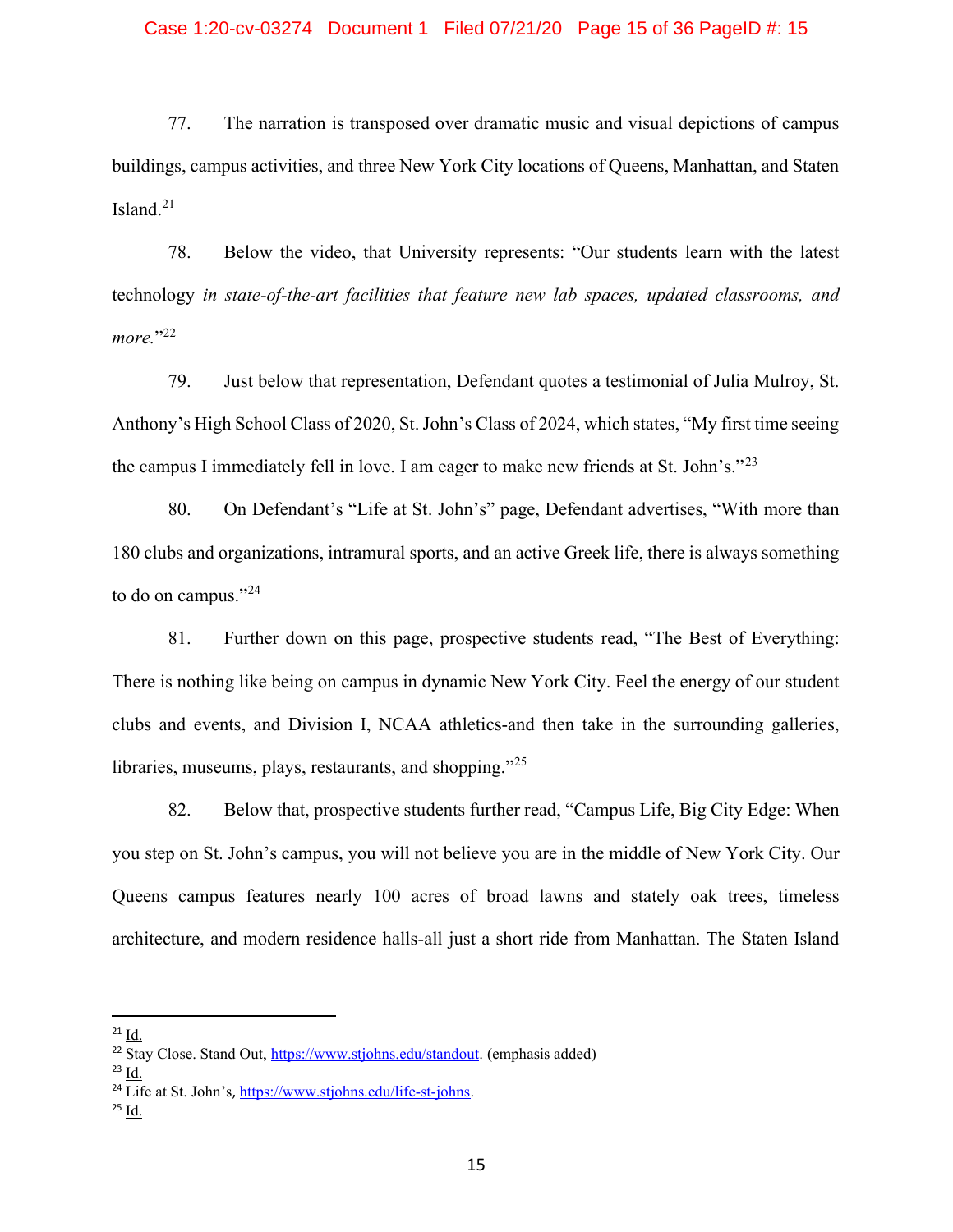## Case 1:20-cv-03274 Document 1 Filed 07/21/20 Page 16 of 36 PageID #: 16

campus offers a small college vibe with all the resources of a major university. Explore what we have to offer."<sup>26</sup>

- 83. In answering frequently asked questions, Defendant goes on to state:
	- Both the library and Sullivan Computer Lab are open 24 hours.<sup>27</sup>
	- x The *state-of-the-art* fitness center is located in Carnesecca Arena. In addition to having stairmasters, treadmills, dumbbells, ellipticals, life fitness pin loaded machines, and plate loaded free weights, the fitness center also offers a wide variety of free fitness classes. Students also have access to an indoor and outdoor basketball court, tennis courts, soccer field, and outdoor track.<sup>28</sup>
	- The Queens campus of St. John's University recently opened the D'Angelo Center, our 127,000 square foot luxury student life center. Boasting fourteen smart classrooms, *state-of-the-art* computer labs, a food court, our "campus living room," and the cheapest Starbucks in New York City, this student center will be enjoyed by students for generations to come.<sup>29</sup>
	- The Campus Center at Staten Island features offices of Campus Ministry and Student Life along with a cafeteria, game room, student organization offices and a gymnasium.<sup>30</sup>
	- The strikingly modern Manhattan campus contains plenty of meeting and classroom space along with fitness and computer lab facilities, *state-of-the-art*  classrooms and an extensive library.

<sup>29</sup> Id.

 $26$  Id.

<sup>27</sup> FAQs, https://www.stjohns.edu/admission/undergraduate-admission/faqs.

<sup>28</sup> FAQs, https://www.stjohns.edu/admission/undergraduate-admission/faqs. (emphasis added)

<sup>30</sup> Id.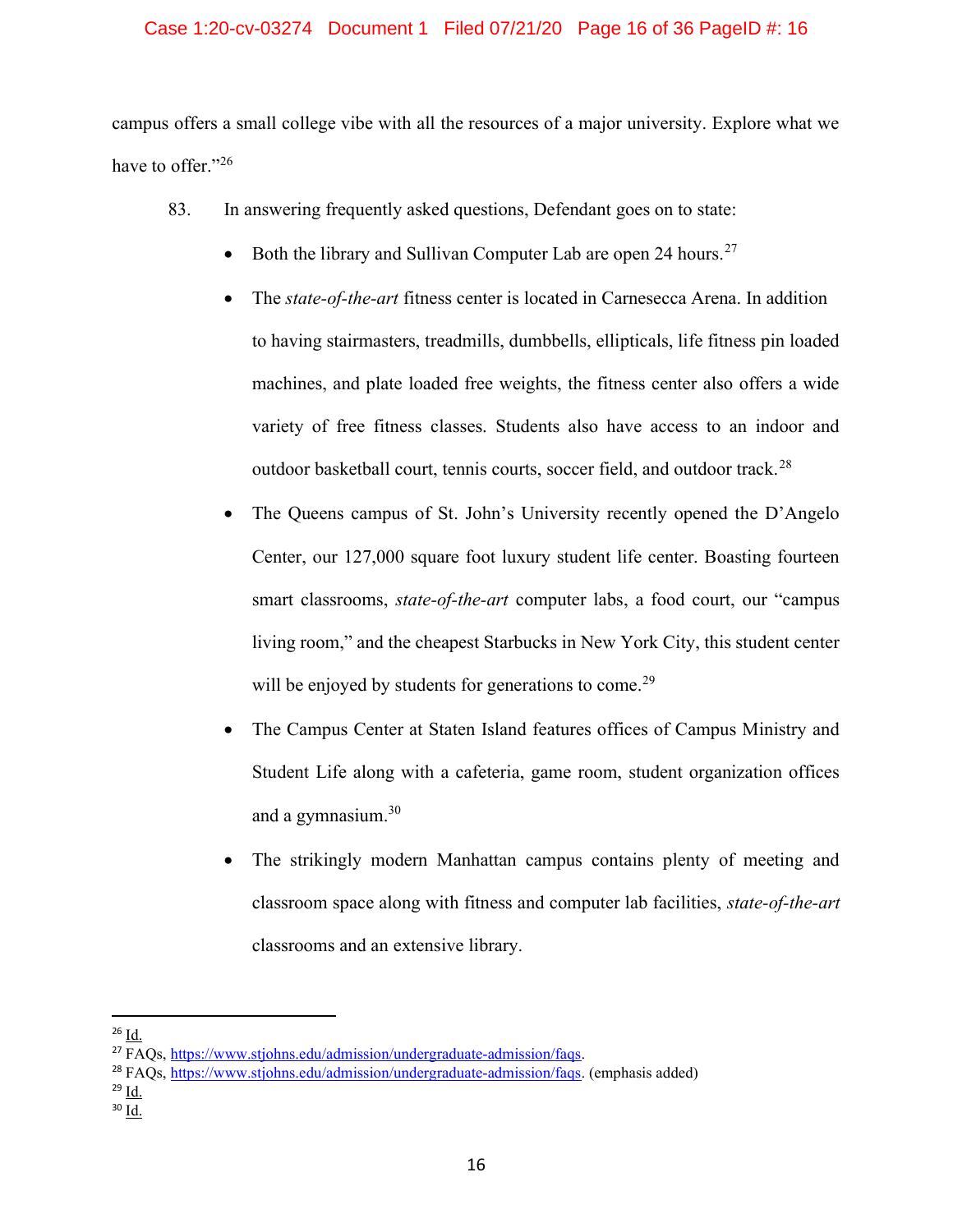Students are not able to apply to both campuses at this time and will need to select a campus when completing the undergraduate application for admission. If you would like to switch campuses after you submit your application, simply email us admhelp@stjohns.edu with your name, date of birth, and the campus you would like to attend.<sup>31</sup>

84. Upon information and belief, there were no references or disclaimers in any of Defendant's websites, circulars, bulletins, publications, brochures, or other advertisements prior to January 28, 2020, that even referenced the possibility of in-person classes being changed to fully online classes at Defendant's discretion or for any other reason whatsoever after the start of a given term.<sup>32</sup>

85. In fact, it is clear that, prior to the COVID-19 interruption, Defendant had no plans whatsoever to offer its in-person classes via an online delivery model.

86. Those prospective students who are interested in enrolling at the University after consuming the marketing materials described above are invited to complete applications, and some are selected for and offered admission.

87. When a student is offered admission to the University, that student receives a number of further communications and has a number of additional interactions with Defendant.

88. Accepted students are directed toward the "Accepted Student Day Virtual Videos," which begins with a video entitled "Welcome Home, Future Johnnies."<sup>33</sup>

 $31 \underline{Id.}$ 

<sup>&</sup>lt;sup>32</sup> St. John's University New York Academic Calendar 2019-2020, https://www.stjohns.edu/sites/default/files/uploads/2019- 2020Academic%20Calendar%20Faculty%20Format.xls.pdf.

<sup>&</sup>lt;sup>33</sup> Accepted Student Day Virtual Videos, https://www.stjohns.edu/admission/undergraduate-admission/acceptedstudents/welcome-future-johnnies/accepted-student-day-virtual-videos.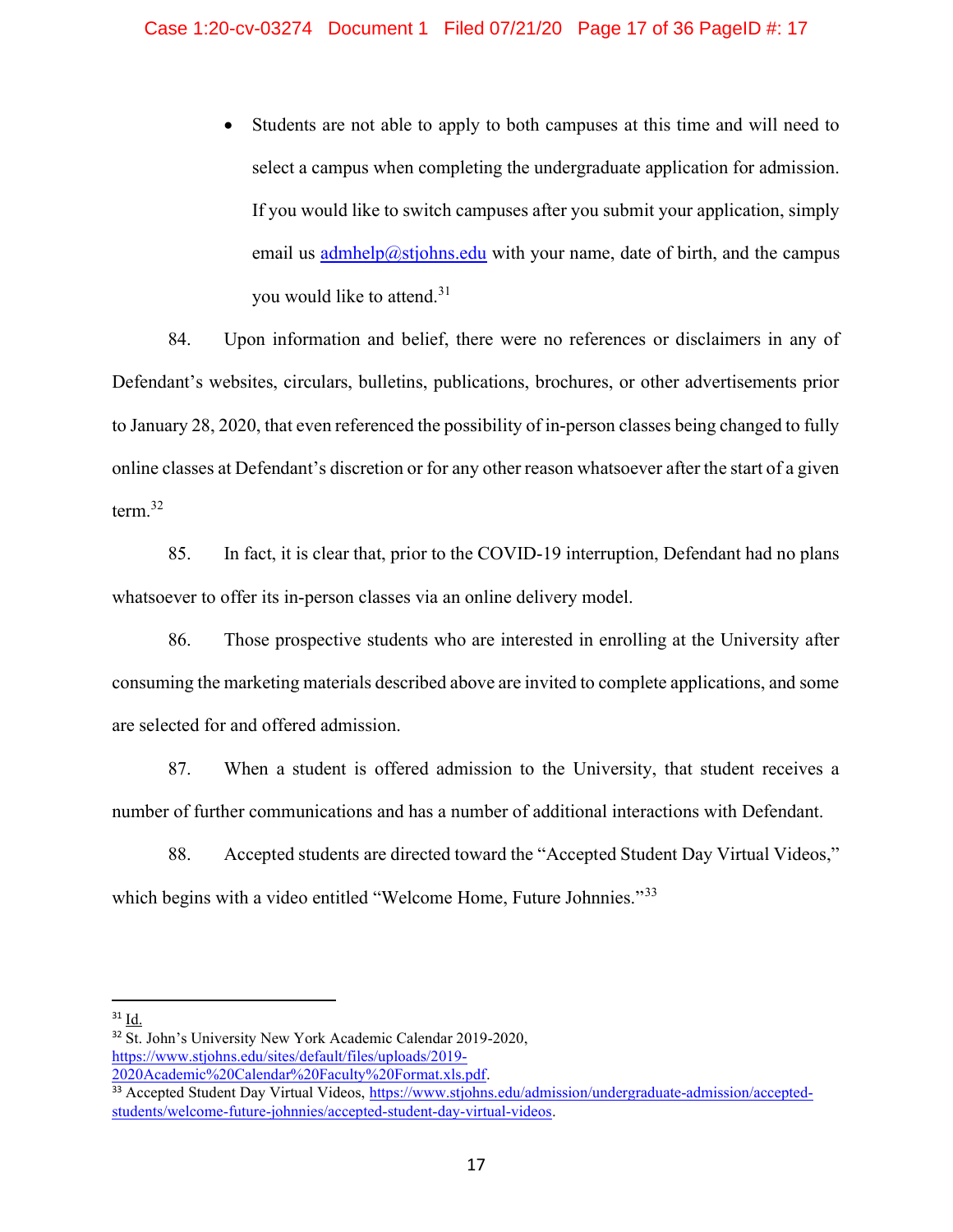## Case 1:20-cv-03274 Document 1 Filed 07/21/20 Page 18 of 36 PageID #: 18

89. The video states "[S]tudents are able to exclusively access the Financial Information Lab with an up-to-the-second stock market ticker enabling our students to learn about financial markets and business environments."<sup>34</sup>

90. The video further states, "For budding entrepreneurs, they can take advantage of our incubator, which is in a space adjacent to the Financial Markets Lab, and develop their ideas."<sup>35</sup>

91. The video further states, " . . . [W]ith our New York City location, students are able to secure some of the top internships with many of the top business firms in the world."<sup>36</sup>

92. The video further states, "We are proud to *offer state-of-the-art* labs for computer science and homeland security."<sup>37</sup>

93. The video further states that students also have access to " . . . [O]ur brand new technology commons with access to virtual reality areas, e-sport stations, apple multi-media stations, 3-d printing and so much more."<sup>38</sup>

94. The video further states, "Communication majors are afforded the opportunity *to take classes in* our brand new media arts and design, or better known as the "M.A.D." lab."<sup>39</sup>

95. The video further states, "... [T] his includes apple stations with Syntac digitizers, as well as multimedia software for media editing and authoring and more."<sup>40</sup>

 $34$   $\underline{\text{Id}}$ .

 $35 \underline{Id.}$ 

<sup>36</sup> Accepted Student Day Virtual Videos, https://www.stjohns.edu/admission/undergraduate-admission/acceptedstudents/welcome-future-johnnies/accepted-student-day-virtual-videos.

<sup>37</sup> Id. (emphasis added)

<sup>38</sup> Id.

<sup>&</sup>lt;sup>39</sup> Id. (emphasis added)

 $40$  Id.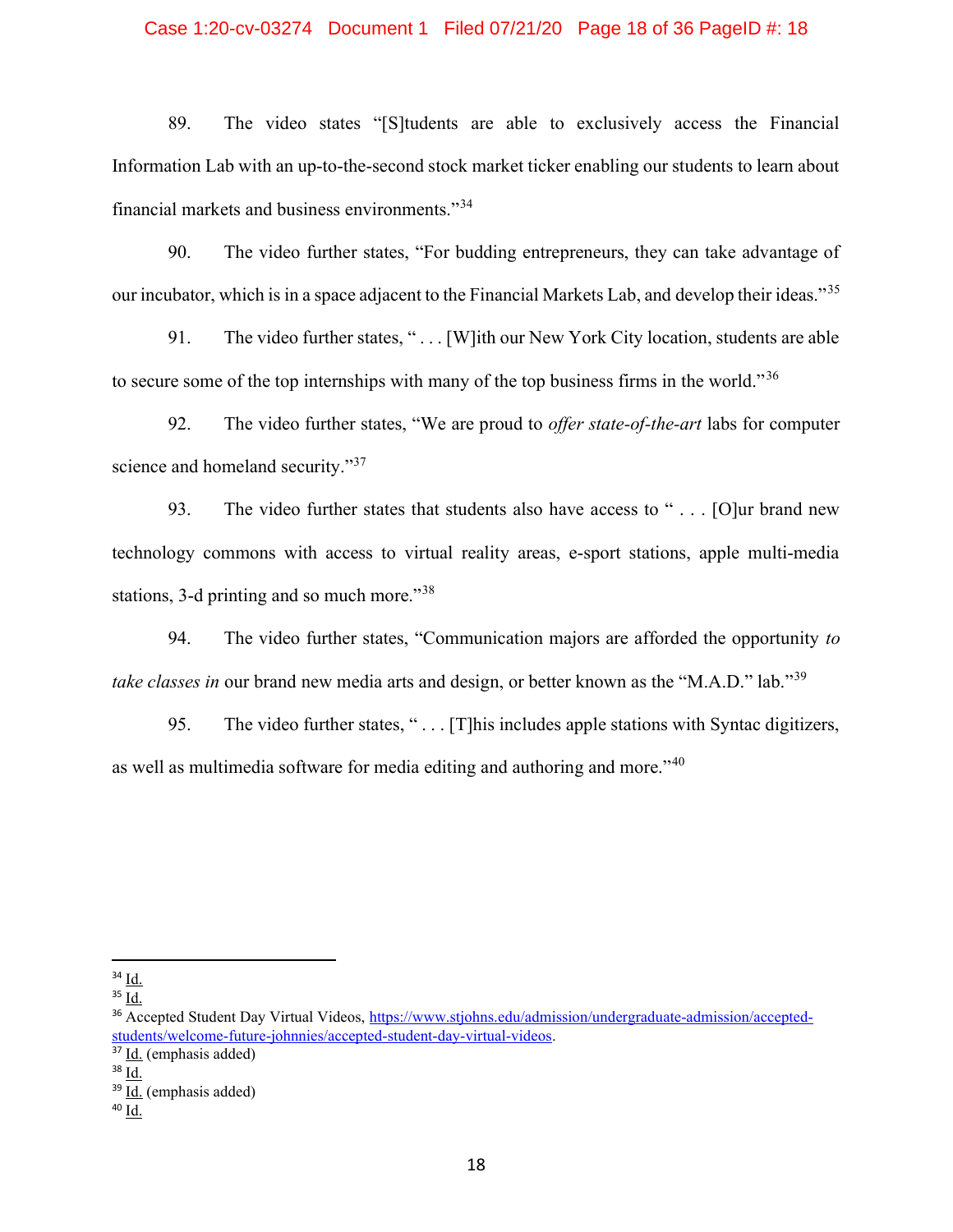### Case 1:20-cv-03274 Document 1 Filed 07/21/20 Page 19 of 36 PageID #: 19

96. The video further states, "Students taking classes in the fine arts and mass communications fields can look forward to learning in our newest innovative classroom on campus."<sup>41</sup>

97. The video further states in reference to their pharmacy program: "Students are guaranteed their seat for the entire six years. They have access to *state-of-the-art* laboratories to refine their pharmacy skills, and prior to their experiential learning, they can utilize the pharmacy lab right on campus for practicing all the necessary skills for that year." $42$ 

98. The video further states in reference to their educational program: "We prepare our students to be classroom ready by giving them the opportunity to experience a classroom setting during their freshman year."<sup>43</sup>

99. Another recruitment video states, "... [W]hat I'll miss most about this place ... is the people . . . these people have traveled from across the country and around the globe to learn and live at St. John's."<sup>44</sup>

100. The same video continues to say, "Others travel on multiples trains or buses to get here, because it is here in our inclusive environment that they feel like they belong . . . we have found a home at St. John's."<sup>45</sup>

101. A drone video on the same virtual videos page that tours Defendant's Queen's campus states students can come to the St. Thomas More Church, " . . . [E]veryday at 8:00am or 12:15pm to enjoy mass."<sup>46</sup>

<sup>41</sup> Id.

<sup>42</sup> Id. (emphasis added)

<sup>43</sup> Accepted Student Day Virtual Videos, https://www.stjohns.edu/admission/undergraduate-admission/acceptedstudents/welcome-future-johnnies/accepted-student-day-virtual-videos.

<sup>44</sup> Student Speech, https://www.stjohns.edu/admission/undergraduate-admission/accepted-students/welcome-futurejohnnies/accepted-student-day-virtual-videos.

<sup>45</sup> Id.

<sup>46</sup> Droning Around, https://www.stjohns.edu/admission/undergraduate-admission/accepted-students/welcome-futurejohnnies/accepted-student-day-virtual-videos.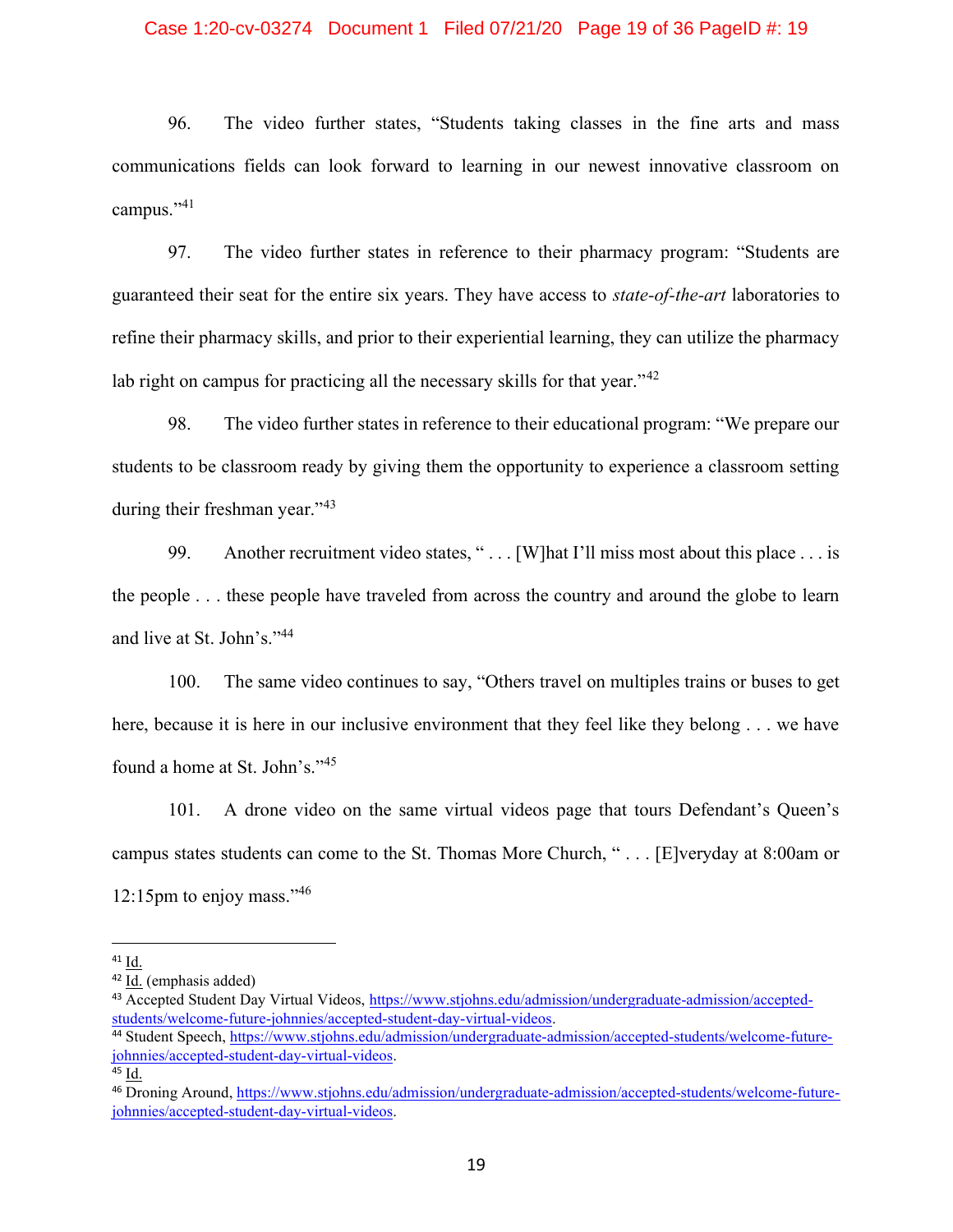### Case 1:20-cv-03274 Document 1 Filed 07/21/20 Page 20 of 36 PageID #: 20

102. The "Accepted Student Day Virtual Videos" page contains multiple other videos such as: "Learning with the Latest Technology" which shows all of the lab spaces students at St. John's University are allowed to use, as well as videos entitled "Good Eats", "Fine Arts at St. Johns", "Art on Campus" as well as videos for their Rome Campus, Paris Location, and Ireland location.<sup>47</sup>

103. The Limerick, Ireland video states "St. John's and Mary Immaculate students learn together in a *campus setting*."48

104. That Defendant offered to provide, and members of the Tuition Class expected to receive, instruction on the physical campus is further evidenced by the parties' prior course of conduct.

105. Those classes for which students expected to receive in-person instruction began the semester by offering in-person instruction.

106. Each day for the weeks and months leading up to March 14, 2020, students attended physical classrooms to receive in-person instruction, and Defendant provided such in-person instruction.

107. Likewise, upon information and belief, most students were provided with syllabi and other documents that referenced class meeting schedules, locations, and physical attendance requirements.

108. Each day for the weeks and months prior to announced closures, students had access to the full campus.

<sup>47</sup> Accepted Student Day Virtual Videos, https://www.stjohns.edu/admission/undergraduate-admission/acceptedstudents/welcome-future-johnnies/accepted-student-day-virtual-videos.

<sup>48</sup> Limerick, Ireland, https://www.stjohns.edu/admission/undergraduate-admission/accepted-students/welcomefuture-johnnies/accepted-student-day-virtual-videos. (emphasis added)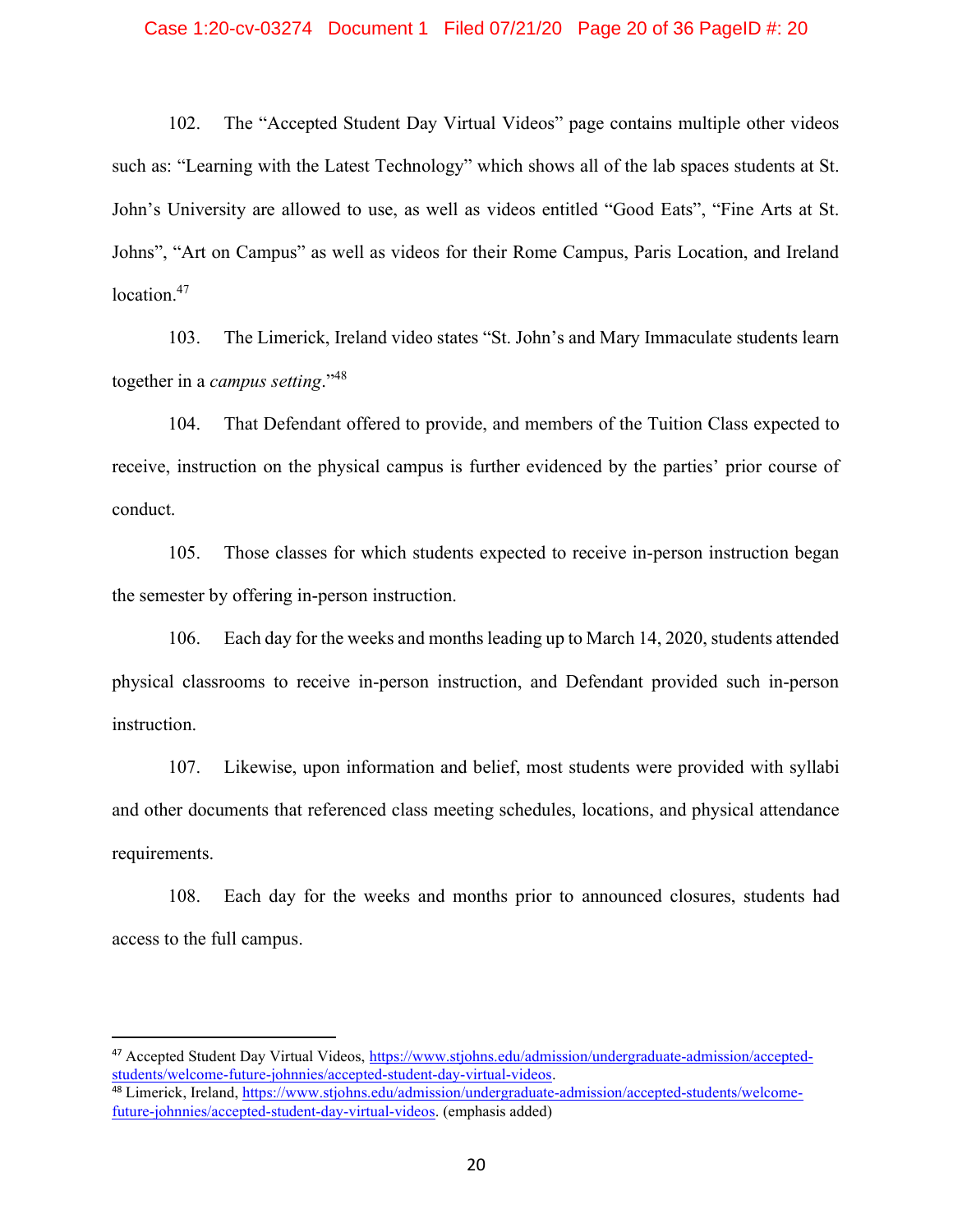### Case 1:20-cv-03274 Document 1 Filed 07/21/20 Page 21 of 36 PageID #: 21

109. Accordingly, it is clear that Defendant offered to provide live, in-person education, together with a full on-campus experience and that members of the Tuition Class accepted that offer by paying tuition and attending classes during the beginning of the Spring 2020 semester.

110. Based on this mutual assent, Plaintiff and other members of the Tuition Class fulfilled their end of the bargain when they paid tuition for the Spring 2020 semester, either by paying out of pocket or by using student loan financing, or otherwise.

111. However, the University breached the contract with Plaintiff and the Tuition Class by moving all classes for the Spring 2020 semester to online distance learning platforms, and restricting the on-campus experience without reducing or refunding tuition accordingly.

112. This cause of action does not seek to allege "academic malpractice."

113. Rather, it is clear from the facts and circumstances that Defendant offered two separate and distinct products, one being live, in-person, on-campus education, with its ancillary and related services and the other being online distance education.

114. Plaintiff and members of the Tuition Class accepted Defendant's offer for live, inperson, on-campus education and paid valuable consideration in exchange.

115. However, after accepting such consideration from Plaintiff and the Tuition Class, Defendant provided an entirely different product, which deprived Plaintiff and the Tuition Class of the benefit of the bargain for which they had already paid.

116. Defendant retained tuition monies paid by Plaintiff and other members of the Tuition Class, without providing them the full benefit of their bargain.

117. Plaintiff and other members of the Tuition Class have suffered damage as a direct and proximate result of Defendant's breach amounting to the difference in the fair market value of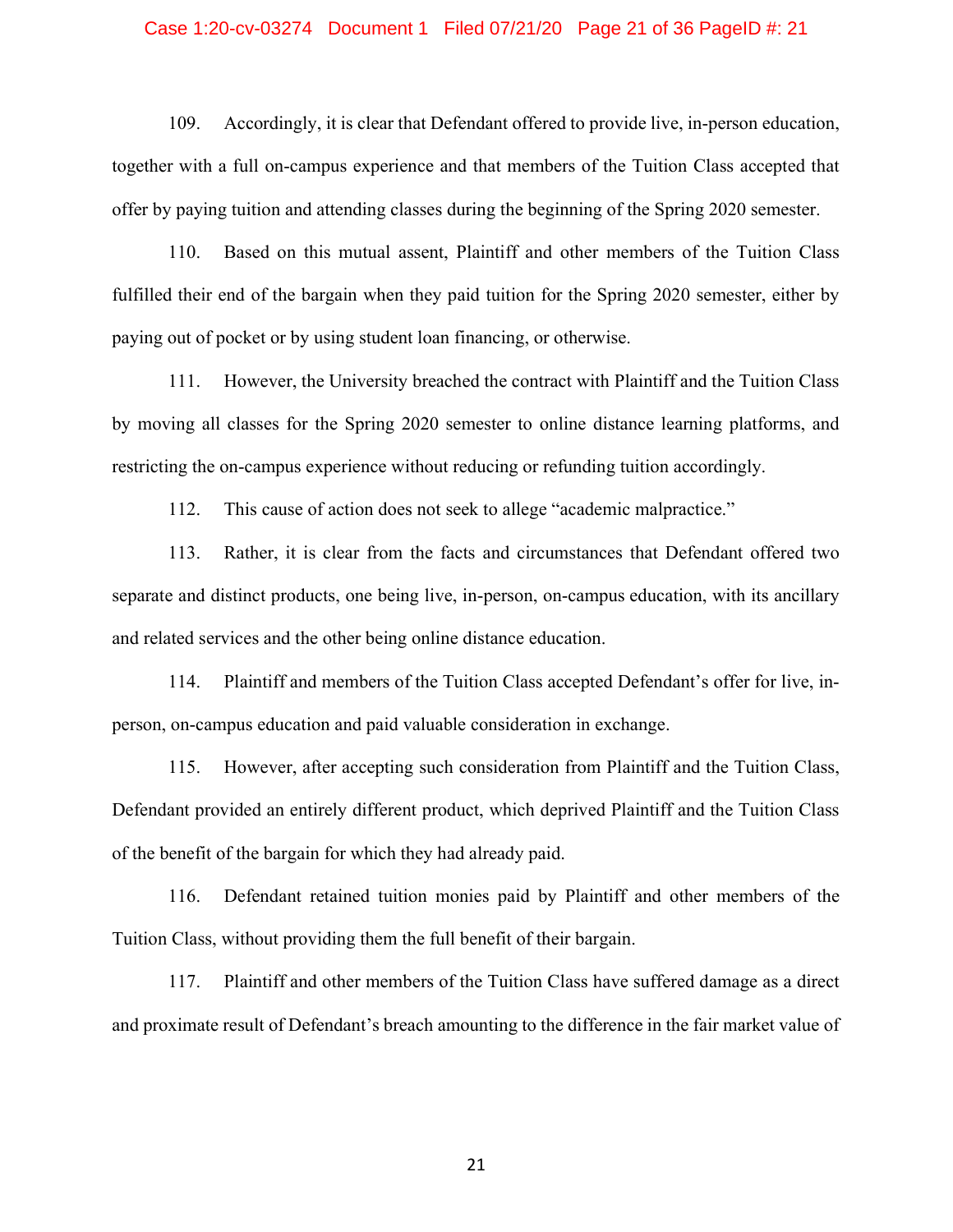### Case 1:20-cv-03274 Document 1 Filed 07/21/20 Page 22 of 36 PageID #: 22

the services and access for which they contracted and the services and access which they actually received.

118. As a direct and proximate result of Defendant's breach, Plaintiff and the Tuition Class are legally and equitably entitled to damages, to be decided by the trier of fact in this action, to include disgorgement of the difference between the fair market value of the online learning provided versus the fair market value of the live, in-person instruction in a physical classroom on a physical campus for which they contracted.

## **FOR A SECOND COLLECTIVE CAUSE OF ACTION UNJUST ENRICHMENT**

## **(Plaintiff and Other Members of the Tuition Class)**

119. Plaintiff incorporates by reference all preceding allegations as though fully set forth herein.

120. Plaintiff brings this count on behalf of himself and other members of the Tuition Class.

121. This claim is pled in the alternative to, and to the extent it is determined a contract does not exist or otherwise apply, the contract-based claim set forth in the First Cause of Action above.

122. Plaintiff and other members of the Tuition Class paid substantial tuition for live, in-person instruction in physical classrooms on a physical campus.

123. Plaintiff and other members of the Tuition Class conferred a benefit on Defendant when they paid this tuition.

124. Defendant has realized this benefit by accepting such payment.

125. However, Plaintiff and members of the Tuition Class did not receive the full benefit of their bargain.

<u>22</u>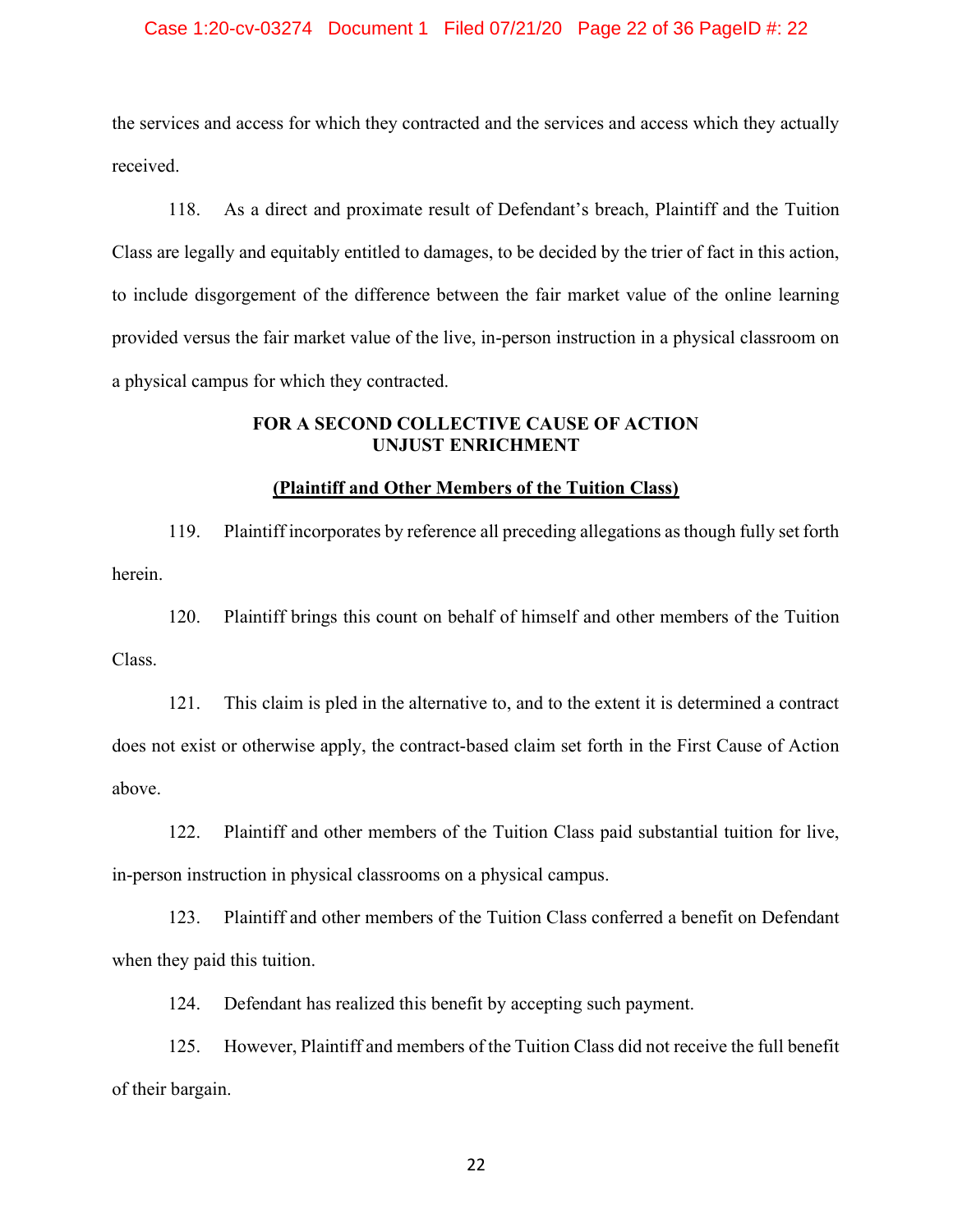### Case 1:20-cv-03274 Document 1 Filed 07/21/20 Page 23 of 36 PageID #: 23

126. Instead, Plaintiff and members of the Tuition Class conferred this benefit on Defendant in expectation of receiving one product, i.e. live, in-person, instruction in a physical classroom along with the on-campus experience of campus life as described more fully above, but they were provided with a completely different product carrying a different fair market value, i.e., online instruction devoid of the on-campus experience, access, and services.

127. Defendant has retained this benefit, even though Defendant has failed to provide the services for which the tuition was collected, making Defendant's retention unjust under the circumstances.

128. It is significantly cheaper for Defendant to provide the online product than the oncampus product.

129. As a result of closing campus and moving classes online, Defendant saved significant sums of money in the way of reduced utility costs, reduced maintenance and staffing requirements, reduced or eliminated hours for hourly employees, reduced or eliminated hours for paid work study students, and otherwise.

130. Simply put, it is significantly cheaper to operate a remote, on-line campus than a fully open physical campus. But even if it was not, it is not the product that students contracted for, and not the product that they bought.

131. Equity and good conscience require that the University return a portion of the monies paid in tuition to Plaintiff and other members of the Tuition Class.

132. This cause of action does not seek to allege "academic malpractice."

133. Defendant should be required to disgorge this unjust enrichment to the extent that Defendant has retained more than the fair market value for the product that Defendant was able to provide.

<u>23</u>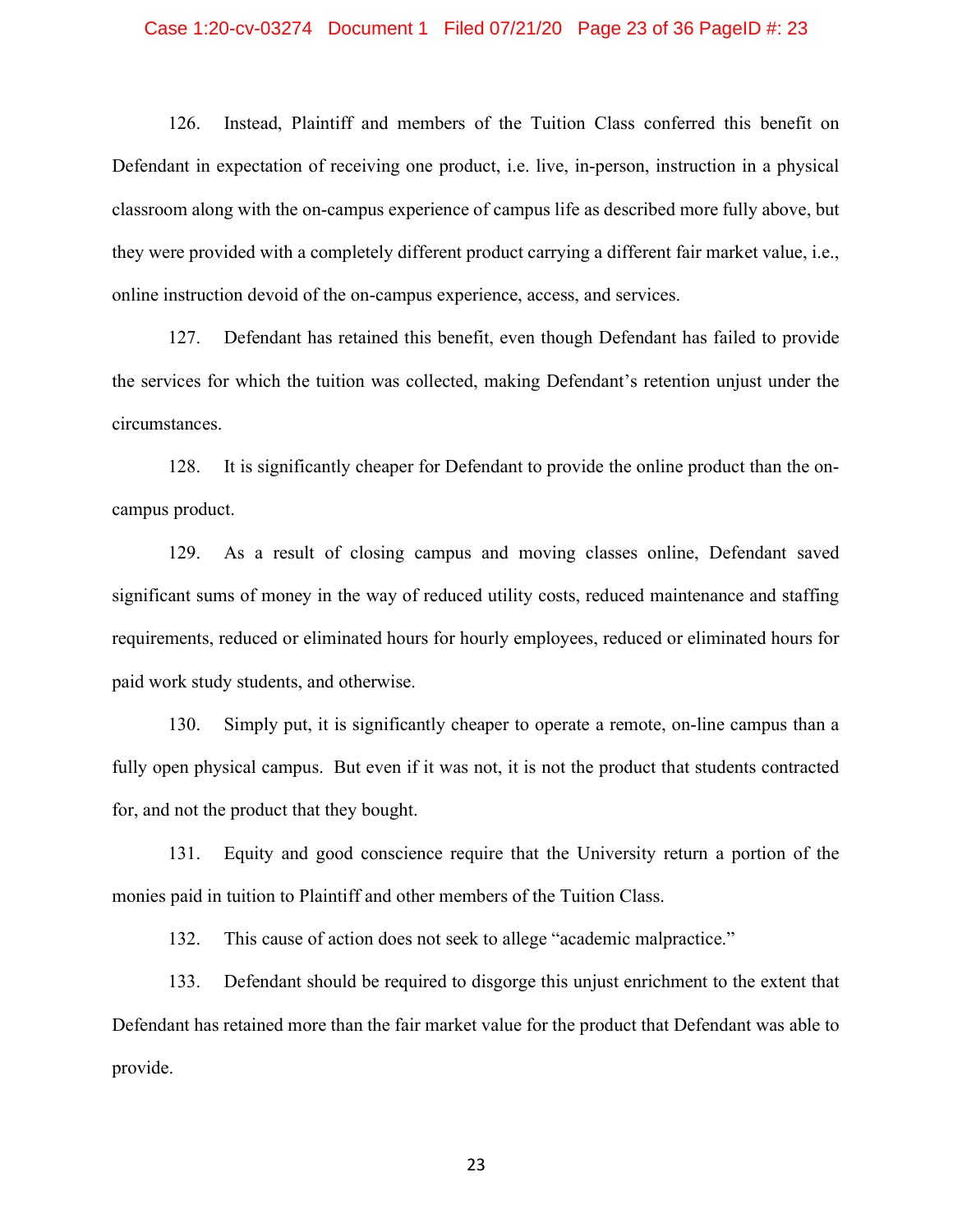## **FOR A THIRD COLLECTIVE CAUSE OF ACTION BREACH OF CONTRACT**

## **(Plaintiff and Other Members of the Fees Class)**

134. Plaintiff incorporates by reference all preceding allegations as though fully set forth herein.

135. Plaintiff brings this count on behalf of himself and other members of the Fees Class.

136. In addition to tuition, Defendant charges a number of mandatory fees.

137. In its publications and, particularly on its website, Defendant specifically describes the nature and purpose of each fee.

138. Some fees apply broadly to all or certain groups of students, while other fees are program or course based.

139. Such fees are set forth not only in amount but also in description and purpose through the various academic catalogs and on the website.

140. As such, it is axiomatic that the monies Plaintiff and other members of the Fees Class paid towards these fees were intended by both the students and Defendant to cover the services for which the fees were described and billed.

141. The University General Fee is specifically stated to "use of athletic facilities, the Counseling Center, Health Services, Library, Career Center, Transcripts, and Registration."<sup>49</sup>

142. The University states that the Student Government Activity Fee "goes to student organizations in accordance with procedures set by the Student Government."<sup>50</sup>

143. The University states that the University Technology Fee provides students the "use and maintenance of the technology infrastructure, including wireless networking, general

<sup>49</sup> University Fees, https://www.stjohns.edu/admission/tuition-and-financial-aid/tuition/university-fees. <sup>50</sup> Id.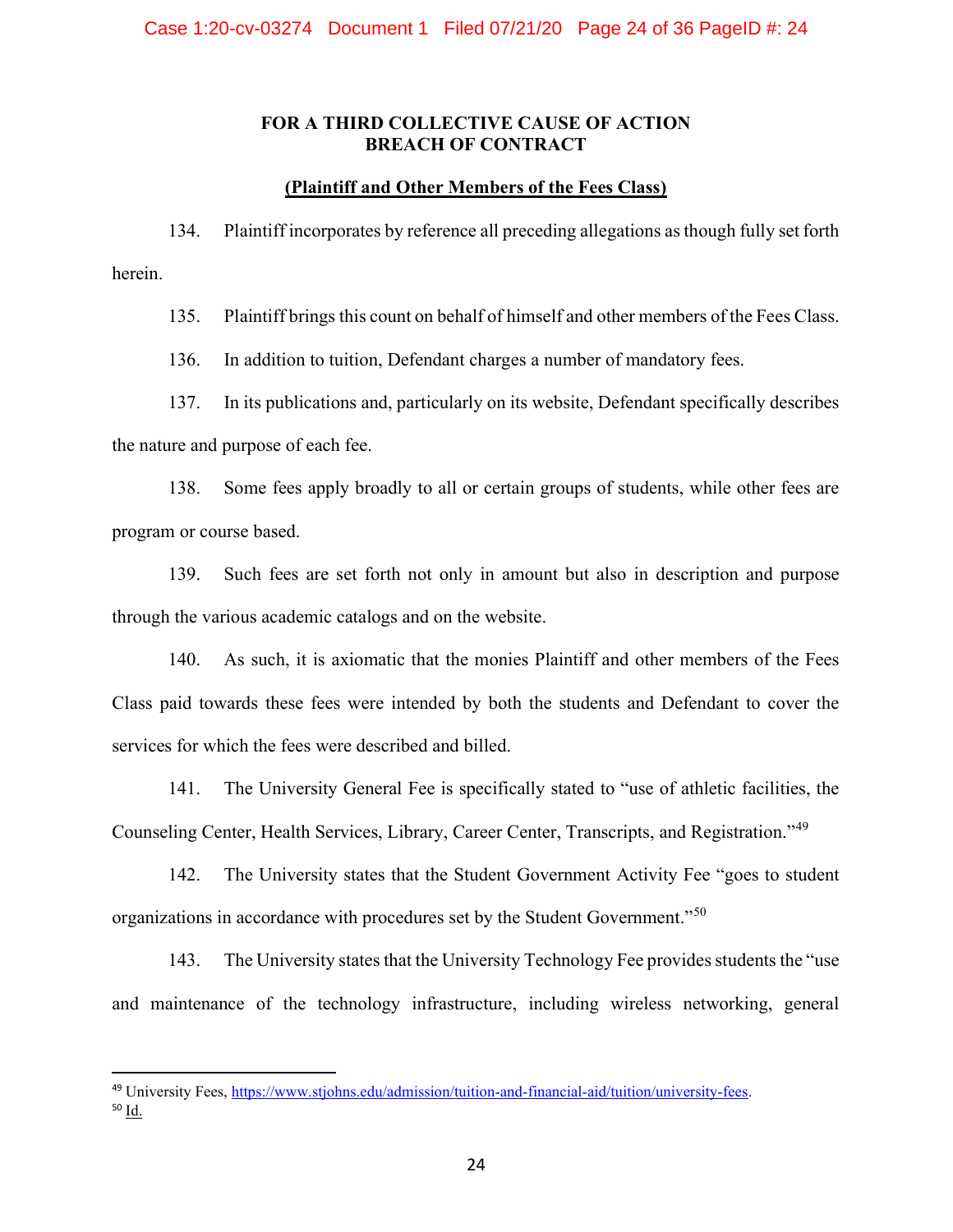### Case 1:20-cv-03274 Document 1 Filed 07/21/20 Page 25 of 36 PageID #: 25

classroom technology, online content and specialized technology in lab spaces. The fee will also help fund new innovative teaching spaces and continue to infuse technology into learning spaces, exposing all registered students to the latest technology."<sup>51</sup>

144. As such, in accepting these terms and paying these fees, a contract was formed between Plaintiff, including the Fees Class, and Defendant, which provided that Plaintiff and other members of the Fees Class would pay these fees for or on behalf of themselves and, in exchange, Defendant would provide or make available the services, benefits and/or programs related to those fees, as promised.

145. It is undisputed that Defendant did not provide use of athletic facilities, the counseling center, health services, library, career center, student organization activities, on-campus printing facilities, classroom technology, and specialized technology in lab spaces access.

146. Plaintiff and other members of the Fees Class fulfilled their end of the bargain when they paid these fees for the Spring 2020 semester, either by paying out of pocket or by using student loan financing, or otherwise.

147. However, Defendant breached the contract with Plaintiff and the Fees Class by moving all classes for the Spring 2020 semester to online distance learning platforms, constructively evicting students from campus, closing most campus buildings and facilities, and cancelling most student activities.

148. By retaining fees paid by Plaintiff and other members of the Fees Class, without providing them the full benefit of their bargain, Defendant has not performed its contractual obligations.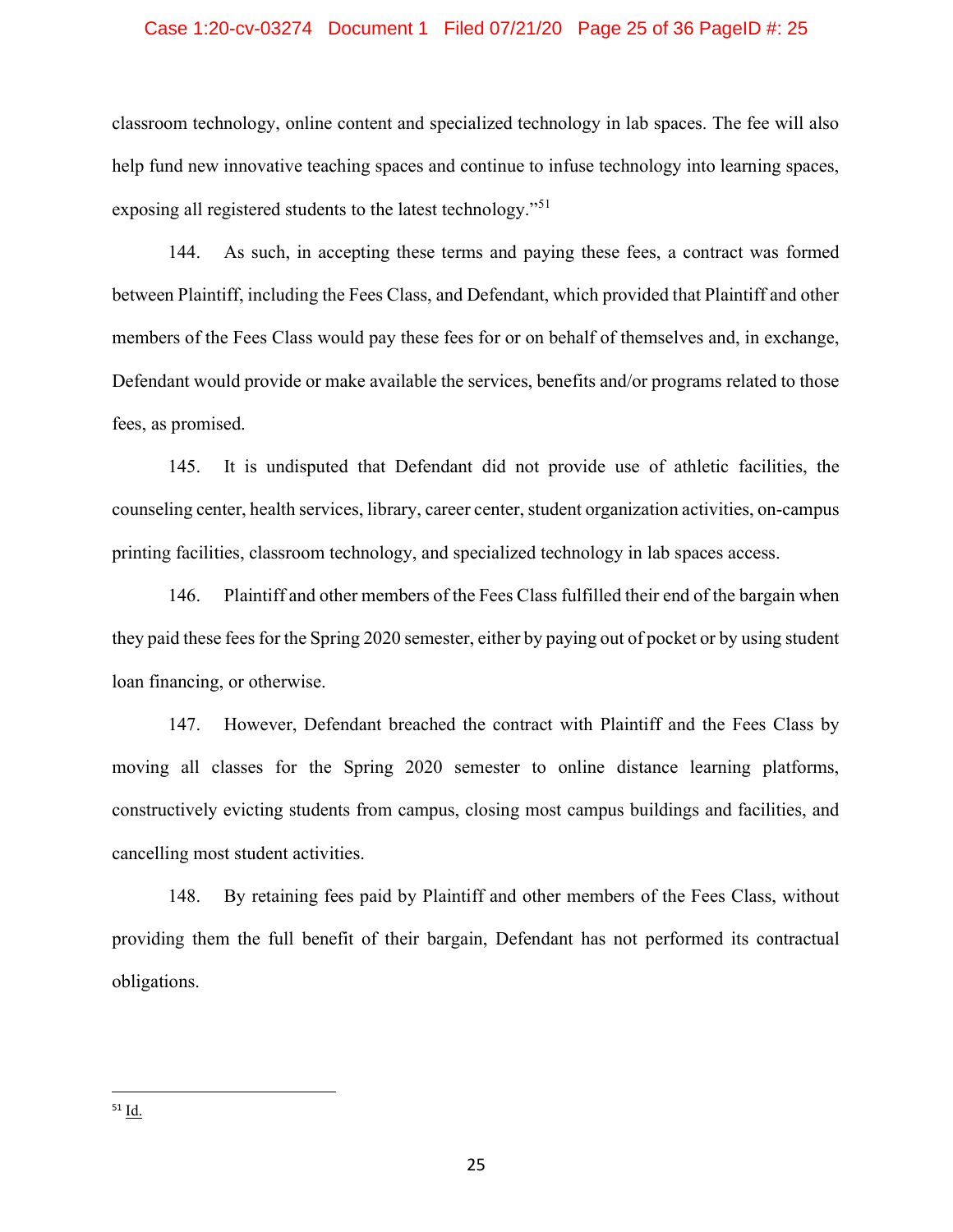### Case 1:20-cv-03274 Document 1 Filed 07/21/20 Page 26 of 36 PageID #: 26

149. Plaintiff and other members of the Fees Class have suffered damage as a direct and proximate result of Defendant's breach, namely being deprived of the value of the benefits services and/or programs the fees were intended to cover.

150. As a direct and proximate result of Defendant's breach, Plaintiff and the Fees Class are legally and equitably entitled to damages, to be decided by the trier of fact in this action, to include disgorgement of the *pro-rata* amount of fees that were collected but for which services were not provided.

## **FOR A FOURTH COLLECTIVE CAUSE OF ACTION UNJUST ENRICHMENT**

## **(Plaintiff and Other Members of the Fees Class)**

151. Plaintiff incorporates by reference all preceding allegations as though fully set forth herein.

152. Plaintiff brings this count on behalf of himself and other members of the Fees Class.

153. This claim is pled in the alternative to, and to the extent it is determined a contract does not exist or otherwise apply, the contract-based claim set forth in the Third Cause of Action above.

154. Defendant has received a benefit at the expense of Plaintiff and other members of the Fees Class to which it is not entitled.

155. Plaintiff and other members of the Fees Class paid substantial student fees for oncampus benefits, access and services and did not receive the full benefit of the bargain.

156. Plaintiff and other members of the Fees Class conferred this benefit on Defendant when they paid the fees.

157. Defendant realized this benefit by accepting such payment.

<u>26</u>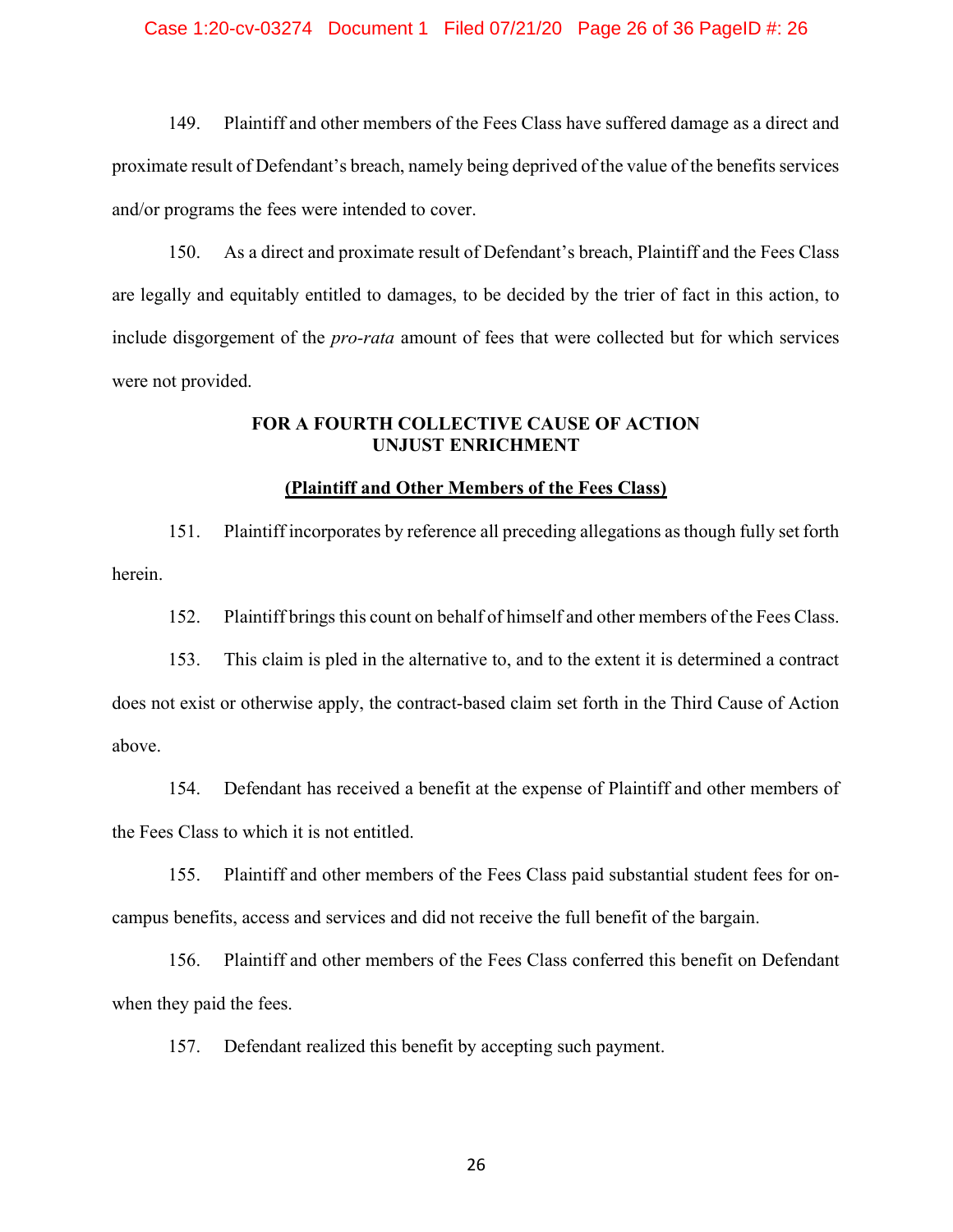### Case 1:20-cv-03274 Document 1 Filed 07/21/20 Page 27 of 36 PageID #: 27

158. Defendant has retained this benefit, even though Defendant has failed to provide the services, benefits and/or programs for which the fees were collected, making Defendant's retention unjust under the circumstances.

159. It is significantly cheaper for Defendant to provide the online product than the oncampus product.

160. As a result of closing campus and moving classes online, Defendant saved significant sums of money in the way of reduced utility costs, reduced maintenance and staffing requirements, reduced or eliminated hours for hourly employees, reduced or eliminated hours for paid work study students, and otherwise.

161. Simply put, it is significantly cheaper to operate a remote, on-line campus than a fully open physical campus.

162. Equity and good conscience require that Defendant return a *pro-rata* portion of the monies paid in fees to Plaintiff and other members of the Fees Class.

163. Defendant should be required to disgorge this unjust enrichment to the extent that Defendant has retained more than the fair market value for the product that Defendant was able to provide.

## **FOR A FIFTH COLLECTIVE CAUSE OF ACTION CONVERSION**

### **(Plaintiff and Other Members of the Tuition Class)**

164. Plaintiff incorporates by reference all preceding allegations as though fully set forth herein.

165. Plaintiff brings this count on behalf of himself and other members of the Tuition Class.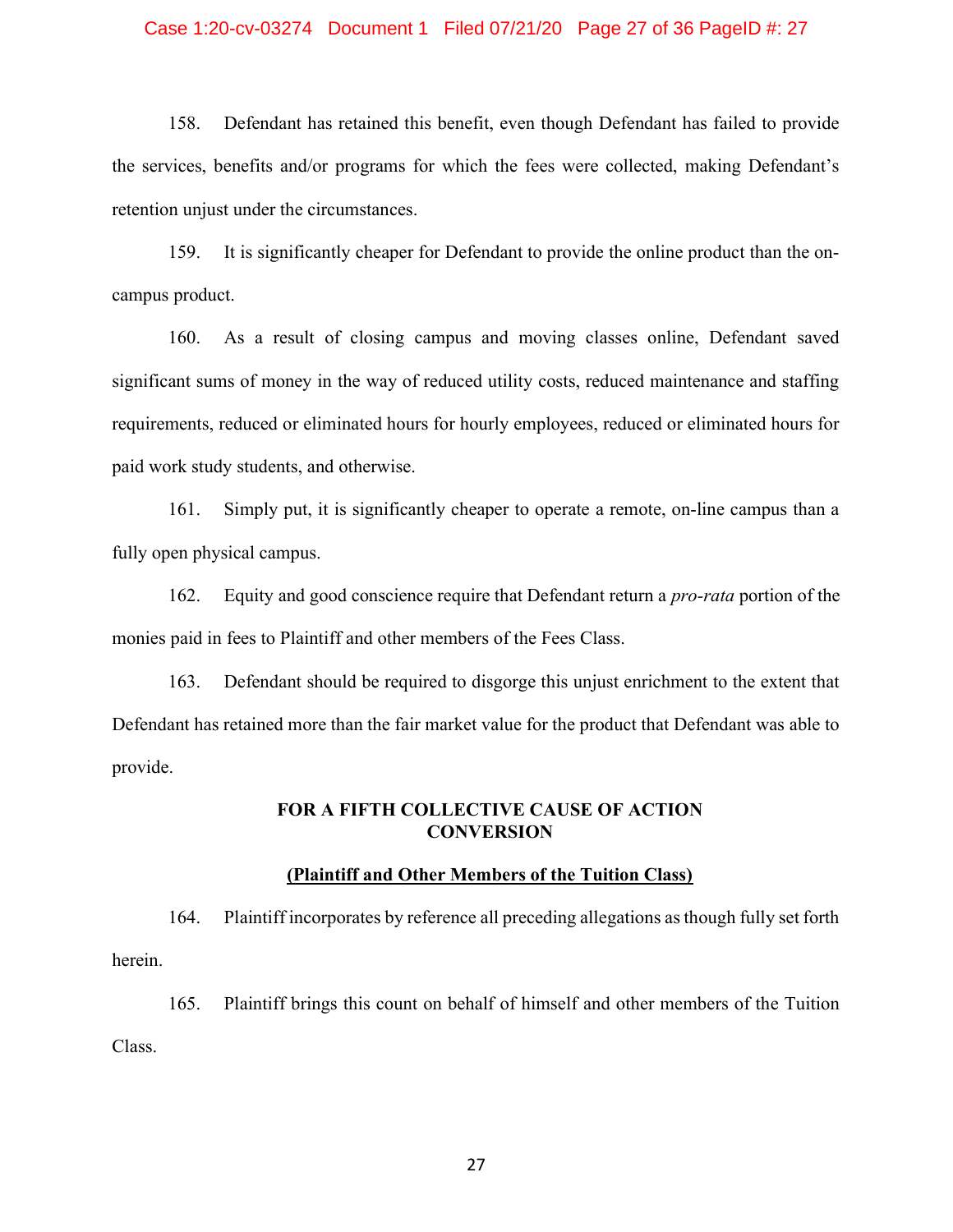### Case 1:20-cv-03274 Document 1 Filed 07/21/20 Page 28 of 36 PageID #: 28

166. The two key elements of conversion are (1) Plaintiff's legal ownership or an immediate superior right of possession to a specific identifiable thing, and (2) Defendant's unauthorized dominion over the thing in question or interference with it, to the exclusion of Plaintiff's right.

167. Plaintiff and members of the Tuition Class have an identifiable legal ownership to the right and services of an in-person, on-campus educational experience and paid tuition funds for the same.

168. As set forth above, Defendant has not provided those services or access to the exclusion of Plaintiff's and other members of the Tuition Class's rights.

169. As set forth above, Plaintiff and the Tuition Class have not, to date, received from Defendant a proper reimbursement for tuition paid to Defendant for the 2020 Spring semester.

170. Defendant has received and retained possession of Plaintiff's and the Tuition Class's full payments for tuition for the 2020 Spring semester.

171. Defendant's continued possession of the full payments for the 2020 Spring semester tuition is adverse and in derogation of Plaintiff's and the Tuition Class's entitlement to such funds.

172. Defendant refuses to remit Plaintiff's and the Tuition Class's reimbursement for tuition paid for the 2020 Spring semester.

173. Defendant has therefore converted and continues to convert Plaintiff's and the Tuition Class's 2020 Spring semester tuition.

## **FOR A SIXTH COLLECTIVE CAUSE OF ACTION CONVERSION**

### **(Plaintiff and Other Members of the Fees Class)**

174. Plaintiff incorporates by reference all preceding allegations as though fully set forth herein.

<u>28 and 28</u>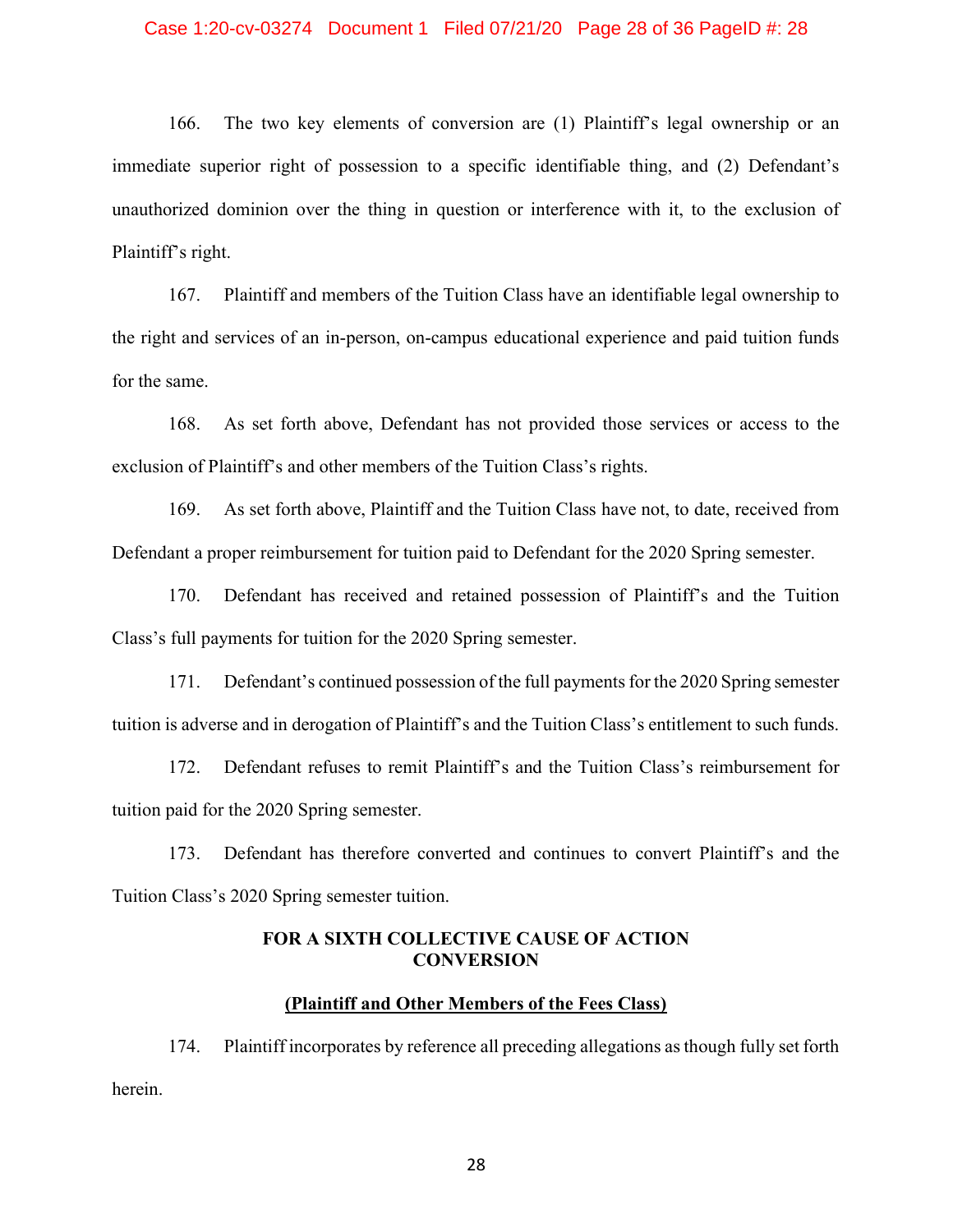175. Plaintiff brings this count on behalf of himself and other members of the Fees Class.

176. The two key elements of conversion are (1) Plaintiff's legal ownership or an immediate superior right of possession to a specific identifiable thing, and (2) Defendant's unauthorized dominion over the thing in question or interference with it, to the exclusion of Plaintiff's right.

177. Plaintiff, and members of the Fees Class, have an identifiable legal ownership to the right and services of an in-person, on-campus educational experience and paid fees for the same.

178. As set forth above, Defendant has not provided or made available those services, benefits, programs and/or access thereto, to the exclusion of Plaintiff's and other members of the Fee Class's rights.

179. As set forth above, Plaintiff has not, to date, received from Defendant a proper reimbursement for fees paid to Defendant for the 2020 Spring semester.

180. Defendant has received and retained possession of Plaintiff's full payments for fees for the 2020 Spring semester.

181. Defendant's continued possession of the full payments for 2020 Spring semester fees is adverse and in derogation of Plaintiff's entitlement to such funds.

182. Defendant refuses to remit to Plaintiff a reimbursement for fees paid for the 2020 Spring semester.

183. Defendant has therefore converted and continues to convert Plaintiff's 2020 Spring semester fees.

# **FOR A SEVENTH COLLECTIVE CAUSE OF ACTION VIOLATIONS OF NY GENERAL BUSINESS LAW § 349, § 350,** *ET SEQ.*

### **(Plaintiff and Other Members of the Tuition Class)**

<u>29 and 29</u>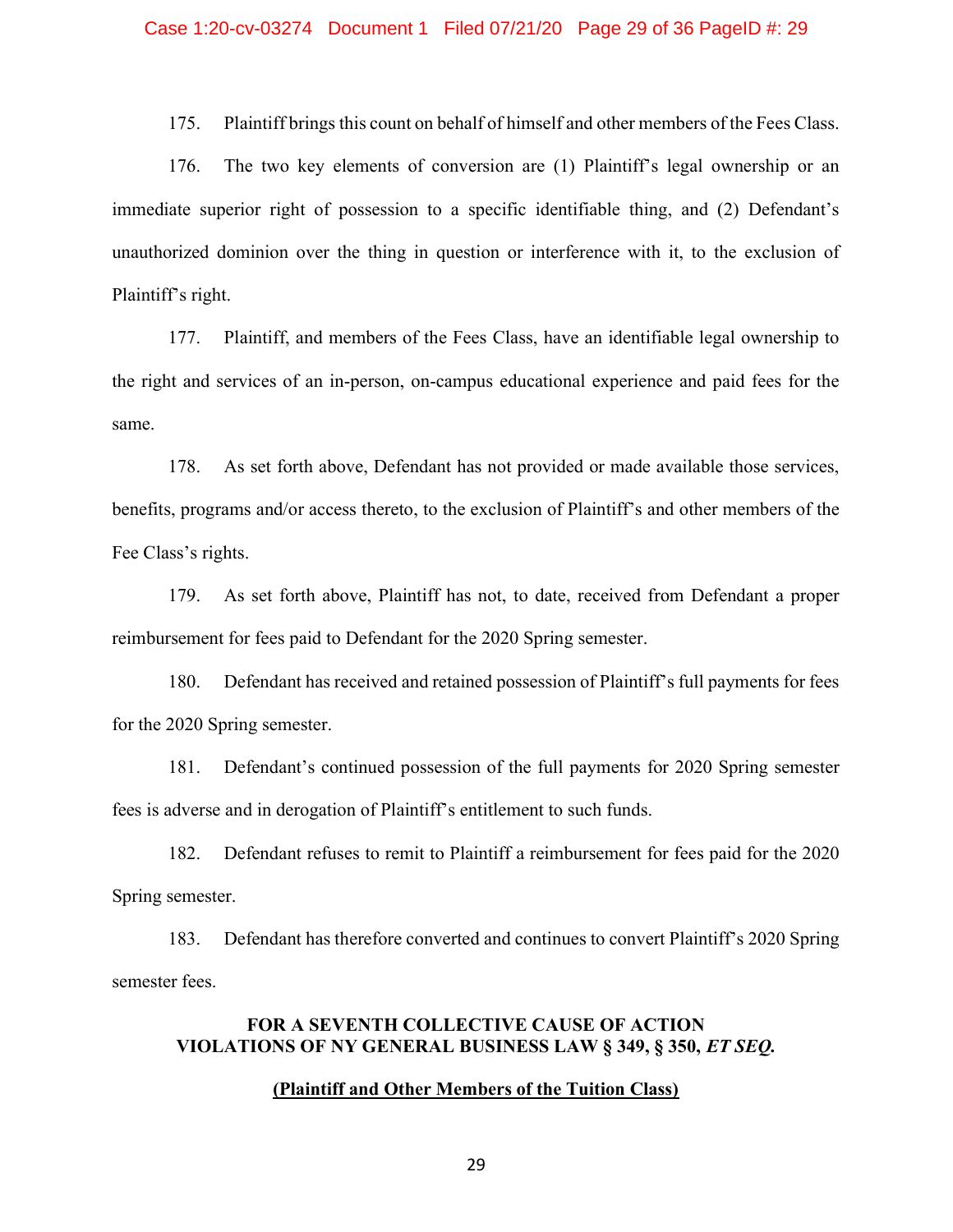### Case 1:20-cv-03274 Document 1 Filed 07/21/20 Page 30 of 36 PageID #: 30

184. Plaintiff incorporates by reference all preceding allegations as though fully set forth herein.

185. Plaintiff brings this count on behalf of himself and other members of the Tuition Class.

186. New York General Business Law § 349: Deceptive Acts and Practices Unlawful provides for consumer protection by declaring as unlawful "Deceptive acts or practices in the conduct of any business, trade or commerce or in the furnishing of any service in this state . . . ."

187. New York General business Law § 350: False Advertising Unlawful provides for "False advertising in the conduct of any business, trade or commerce or in the furnishing of any service in this state is hereby declared unlawful."

188. Defendant, through its agents, servants, and employees, engaged in unlawful, unfair, deceptive and fraudulent acts and practices in violation of New York General Business Law § 349, § 350, *et. seq.* by engaging in the activities described herein.

189. Defendant is a private university which, among other things, offered in-person, hands-on curriculum to Plaintiff.

190. Plaintiff are consumers who have paid substantial tuition and fees to attend inperson, hands-on curriculum at Defendant's University for the Spring 2020 semester.

191. Defendant's efforts to sell its services to prospective students, which included Plaintiff, was "consumer-oriented."

192. As part of its marketing practices and recruitment efforts, as described above, Defendant made numerous statements, representations and omissions to the public (including Plaintiff and members of the Tuition Class) with respect to the in-person educational opportunity and on-campus experience that students who enrolled at the Defendant would receive. Such

 $30<sup>2</sup>$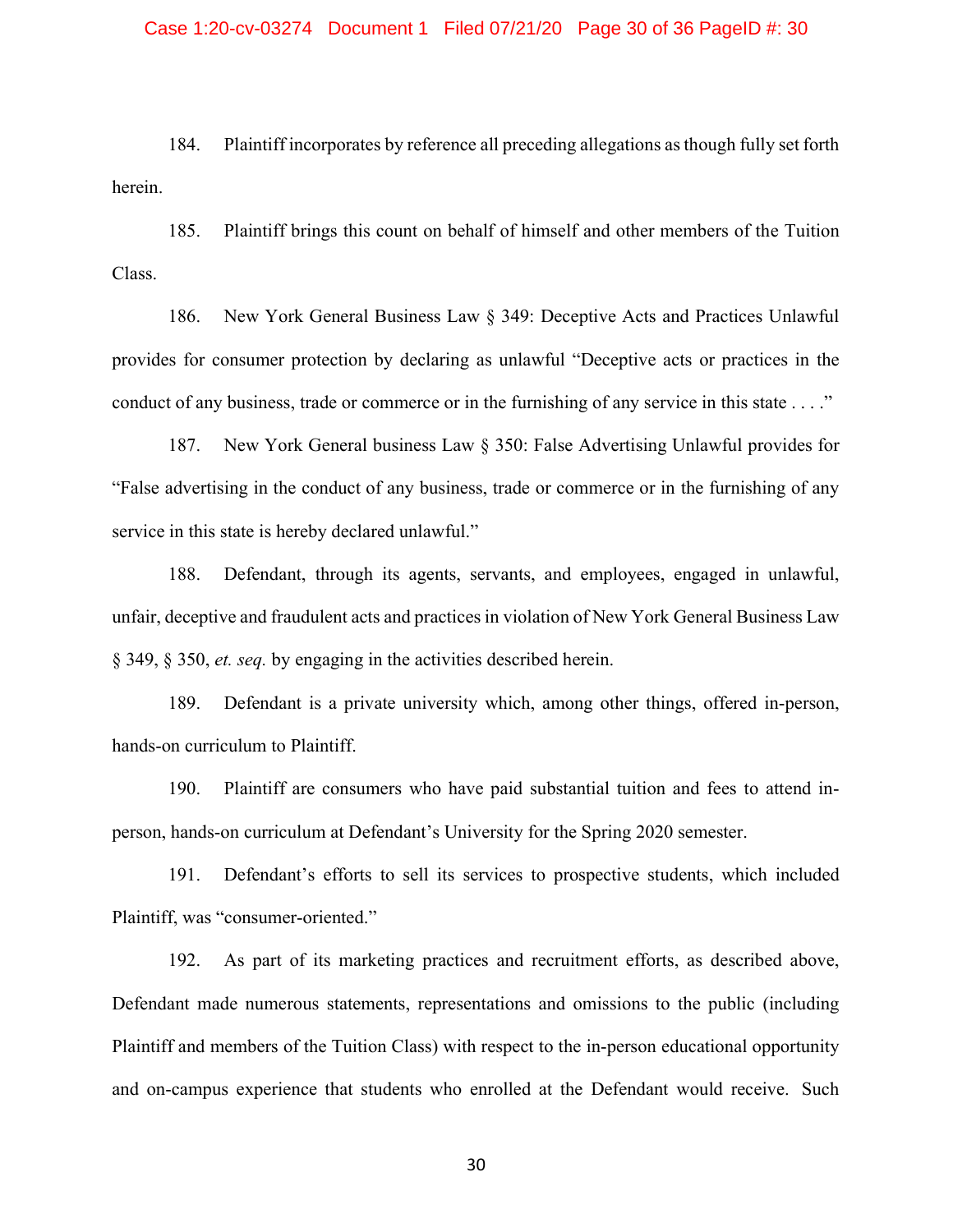### Case 1:20-cv-03274 Document 1 Filed 07/21/20 Page 31 of 36 PageID #: 31

statements, representations and omissions, which were uniform and identical in nature, were intended to induce potential students to enroll at the University for the Spring 2020 semester.

193. With the reasonable expectation that students who enrolled at the University would receive in-person academic instruction with an on-campus experience for the entire 2020 Spring semester, Plaintiff and other members of the Tuition Class paid tuition to Defendant.

194. However, students did not receive an in-person academic instruction with oncampus experience, access and services for the entire 2020 Spring semester. As a result, Plaintiff and other members of the Tuition Class were proximately caused to pay inflated tuition because they were deprived of in-person academic instruction and an on-campus experience, access and services for the Spring 2020 semester.

195. Therefore, the aforementioned statements, representations and omissions made by the University were objectively false, misleading and deceptive to Plaintiff and the other Tuition Class Members, as well as the public at large.

196. Defendant's above-alleged actions constitute unfair business practices since the actions were deceptive and injurious to Plaintiff and other members of the Tuition Class because students enrolled for the Spring 2020 term did not benefit from on-campus academic instruction and a unique on-campus experience during the entire spring term.

197. In fact, Plaintiff and other students were not permitted to receive and benefit from on-campus academic instruction and a unique on-campus experience during the entire Spring 2020 semester.

198. Defendant's acts and practices were designed to lead potential students, and the public, to believe that if students enrolled at the University then they would be entitled to receive in-class instruction and a unique campus experience for the entire Spring 2020 semester.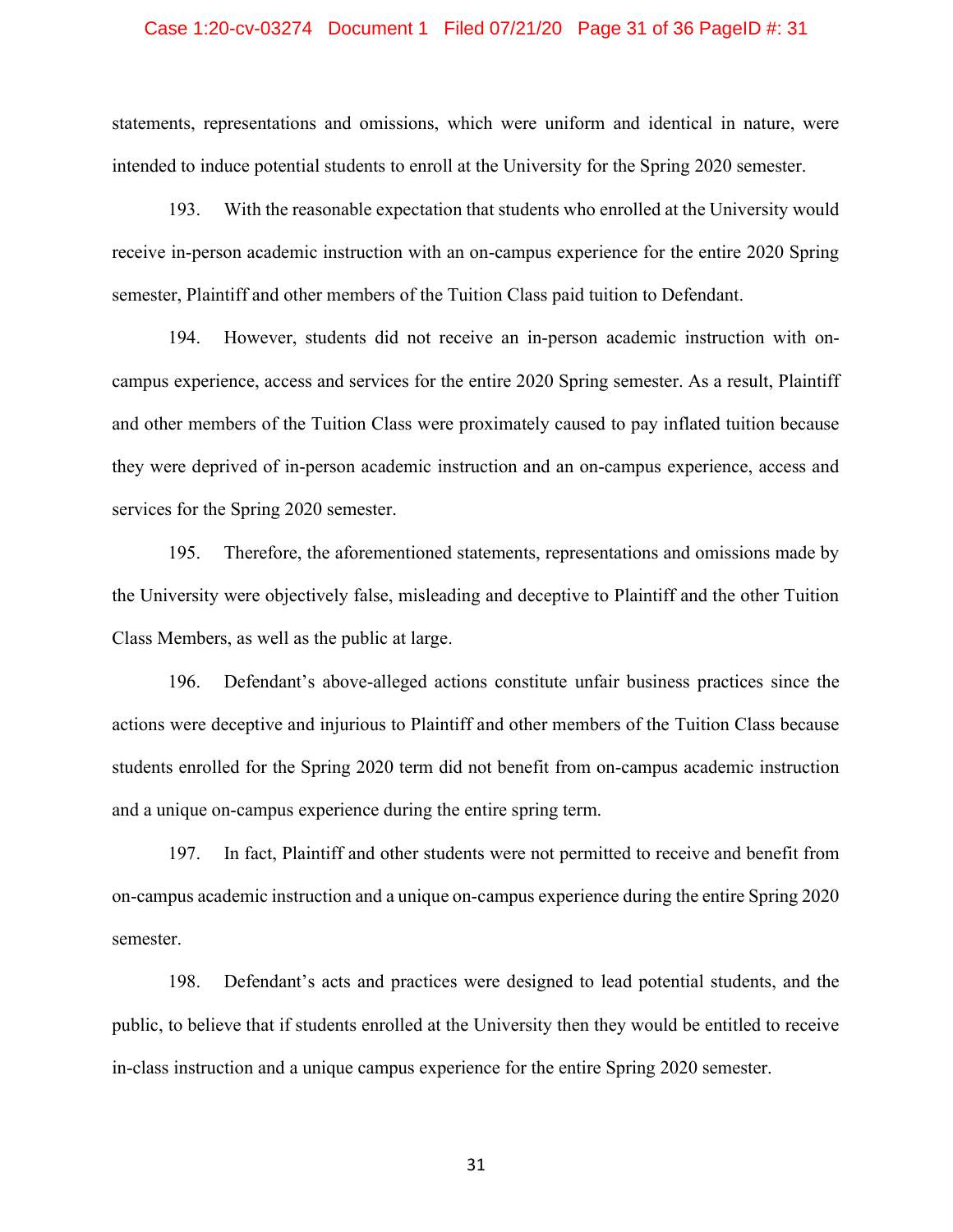### Case 1:20-cv-03274 Document 1 Filed 07/21/20 Page 32 of 36 PageID #: 32

199. Plaintiff and the other Tuition Class Members were deceived and injured because students did not receive in-class instruction and a unique campus experience for the entire Spring 2020 semester.

200. As a result of Defendant's foregoing violations of New York General Business Law § 349, § 350, *et seq.*, Defendants have directly and proximately caused damage to Plaintiff and other members of the Tuition Class and are entitled to recover actual damages in an amount to be determined at trial, and an award of reasonable attorney's fees, expenses, costs and disbursements.

# **FOR AN EIGHTH COLLECTIVE CAUSE OF ACTION VIOLATIONS OF NY GENERAL BUSINESS LAW § 349, § 350** *ET SEQ.*

## **(Plaintiff and Other Members of the Fees Class)**

201. Plaintiff incorporates by reference all preceding allegations as though fully set forth herein.

202. Plaintiff brings this count on behalf of himself and other members of the Fees Class.

203. Defendant's actions constitute unlawful, unfair, deceptive and fraudulent practices as defined by New York's Deceptive Acts and Practices Law, NY General Business Law § 349, § 350, *et seq.* 

204. Consumer-oriented conduct has been defined as conduct that potentially affects similarly situated consumers.

205. Defendant is a private university which, among other things, offered in-person, hands-on curriculum to Plaintiff and its efforts to sell its services to prospective students, which included Plaintiff were "consumer-oriented."

206. Plaintiff and other members of the Fees Class were required to pay certain mandatory fees as a condition to student enrollment at the University for the Spring 2020 semester,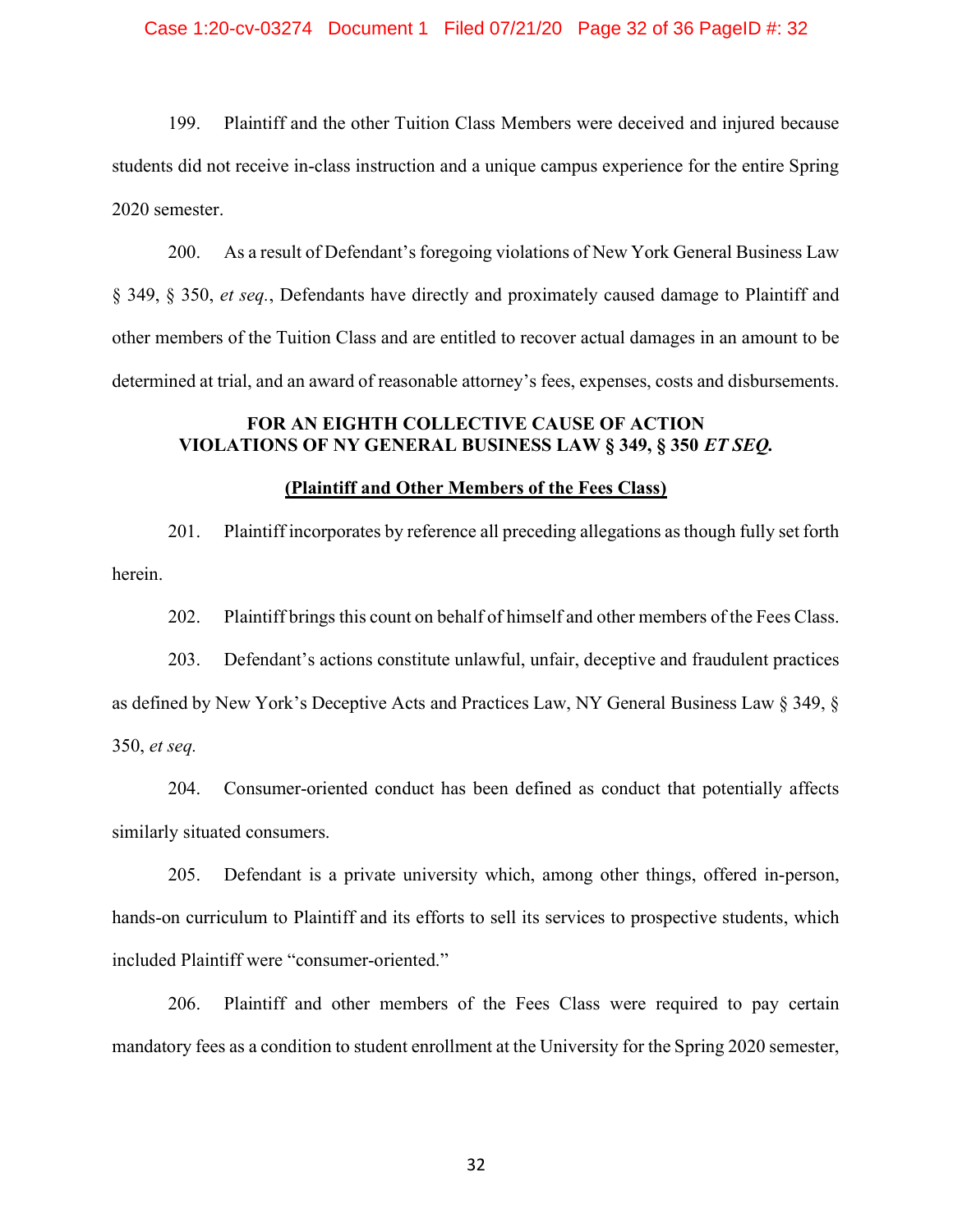### Case 1:20-cv-03274 Document 1 Filed 07/21/20 Page 33 of 36 PageID #: 33

including the University General Fee, the Student Government Activity Fee, and the University Technology Fee.

207. As discussed above, Defendant made statements, representations and omissions to the public, including Plaintiff and other members of the Fees Class, with respect to such fees.

208. These statements, representations and omissions, which were uniform and identical in nature, were intended to induce potential students, including Plaintiff and members of the Fees Class, to enroll at the University and pay or cause to have paid mandatory fees for the Spring 2020 semester.

209. With the reasonable expectation that students who enrolled at the University would be entitled to receive services, programs and/or benefits for which fees were charged for the entire Spring 2020 semester, Plaintiff and other members of the Fees Class agreed to pay such fees.

210. However, students did not receive the services, programs and/or benefits for which fees were charged for the entire Spring 2020 semester. As a result, Plaintiff and other members of the Fees class were proximately caused to overpay such fees because the related services, programs and/or benefits were not available to students for the entire Spring 2020 semester.

211. Therefore, the aforementioned statements, representations and omissions made by the University were objectively false, misleading and deceptive to Plaintiff and the other Fee Members, as well as the public at large.

212. Defendant's above-alleged actions constitute unfair business practices since the actions were deceptive and injurious to Plaintiff and other members of the Fees Class because students enrolled at the University did not receive services, programs and/or benefits for which fees were paid for the entire Spring 2020 semester. In fact, Plaintiff and other students were not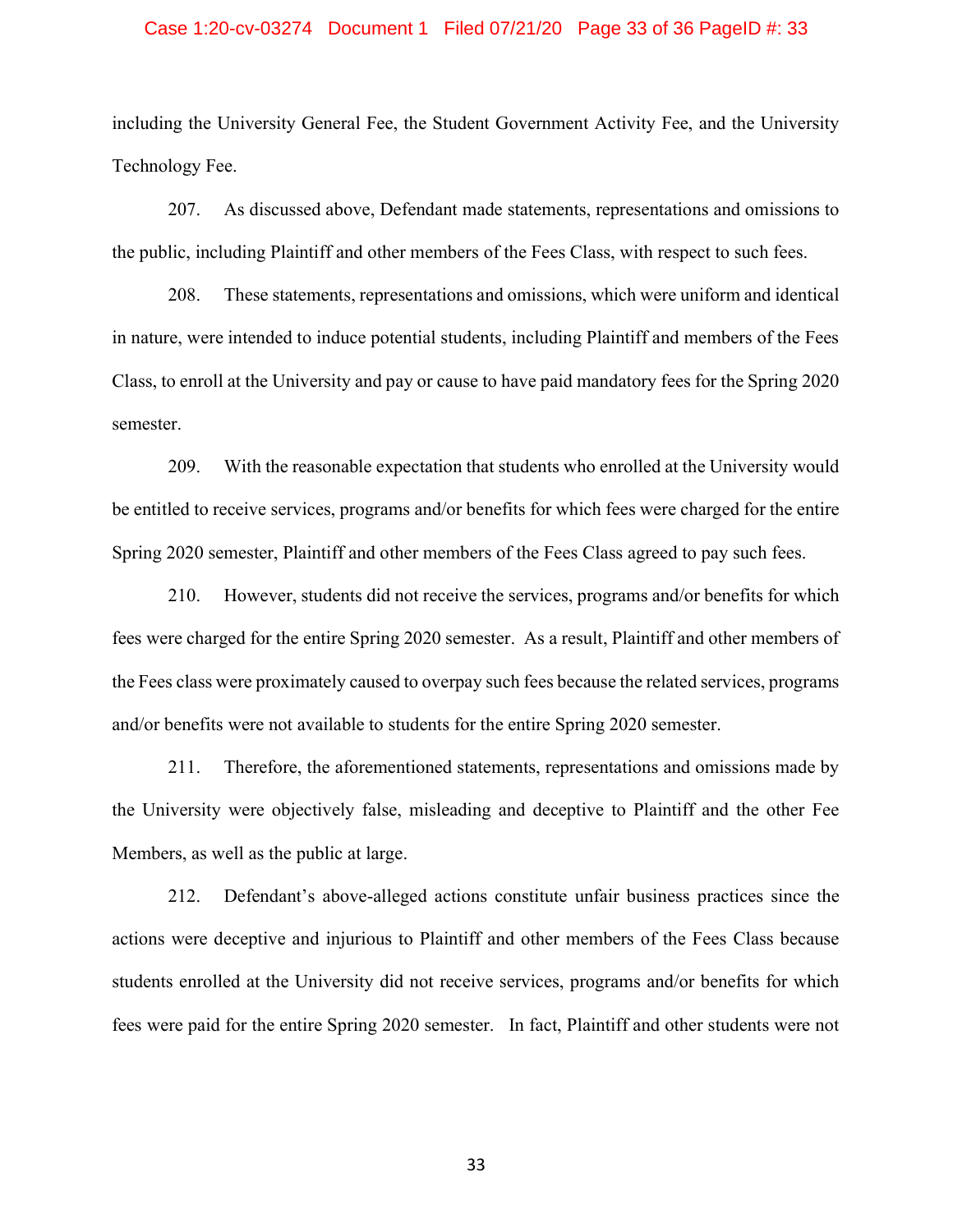### Case 1:20-cv-03274 Document 1 Filed 07/21/20 Page 34 of 36 PageID #: 34

permitted to remain on-campus for the entire Spring 2020 semester and University facilities were closed before the semester concluded.

213. Defendant's acts and practices were designed to lead potential students, and the public, to believe that if students enrolled at the University and paid the mandatory fees then they would be entitled receive the services, programs and/or benefits for which such fees were charged and paid for the entire Spring 2020 semester.

214. Plaintiff and the other Fees Class Members were deceived and injured because students were not entitled to receive the services, programs and/or benefits for which the mandatory fees were charged and paid for the entire Spring 2020 semester.

215. As a result of Defendant's foregoing violations of New York General Business Law § 349, § 350, *et. seq.*, Defendants have directly and proximately caused damage to Plaintiff and other members of the Fees Class and are entitled to recover actual damages in an amount to be determined at trial, and an award of reasonable attorney's fees, expenses, costs and disbursements.

#### **PRAYER FOR RELIEF**

**WHEREFORE**, Plaintiff, individually and on behalf of members of the Classes, prays for judgment in their favor and against Defendant as follows:

A. Certifying the Classes as proposed herein, designating Plaintiff as Class representative, and appointing undersigned counsel as Class Counsel;

B. Declaring that Defendant is financially responsible for notifying the Class members of the pendency of this action;

C. Declaring that Defendant has wrongfully kept monies paid for tuition and fees;

D. Requiring that Defendant disgorge amounts wrongfully obtained for tuition and fees;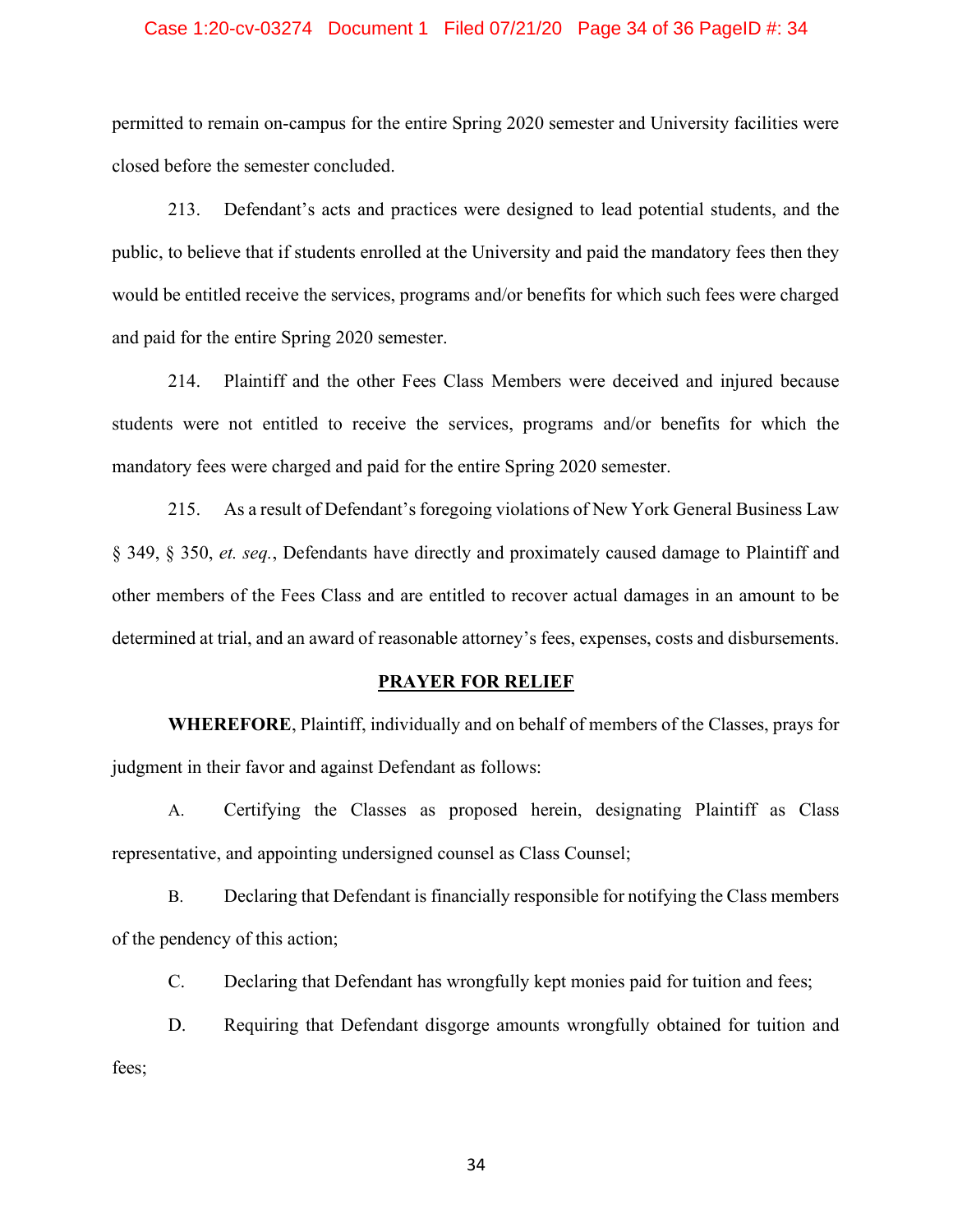## Case 1:20-cv-03274 Document 1 Filed 07/21/20 Page 35 of 36 PageID #: 35

E. Awarding injunctive relief as permitted by law or equity, including enjoining Defendant from retaining the pro-rated, unused monies paid for tuition and fees;

F. Scheduling a trial by jury in this action;

G. Awarding Plaintiff's reasonable attorney's fees, costs and expenses, as permitted

by law;

H. Awarding pre and post-judgment interest on any amounts awarded, as permitted

by law; and

I. Awarding such other and further relief as may be just and proper.

## **DEMAND FOR JURY TRIAL**

 Pursuant to Rule 38 of the Federal Rules of Civil Procedure, Plaintiff demands trial by jury in this action of all issues so triable.

Dated: July 21, 2020

## **MOREA SCHWARTZ BRADHAM FRIEDMAN & BROWN LLP**

By: */s/ Peter B. Katzman*  Peter B. Katzman John M. Bradham 444 Madison Avenue, 4th Floor New York, NY 10022 Tel: (212) 695-8050 Email: pkatzman@msbllp.com jbradham@msbllp.com

## **ANASTOPOULO LAW FIRM, LLC**

By: */s/Roy T. Willey, IV*  Roy T. Willey, IV \* Eric M. Poulin \* 32 Ann Street Charleston, SC 29403 Tel: (843) 614-8888 Email: roy@akimlawfirm.com eric@akimlawfirm.com